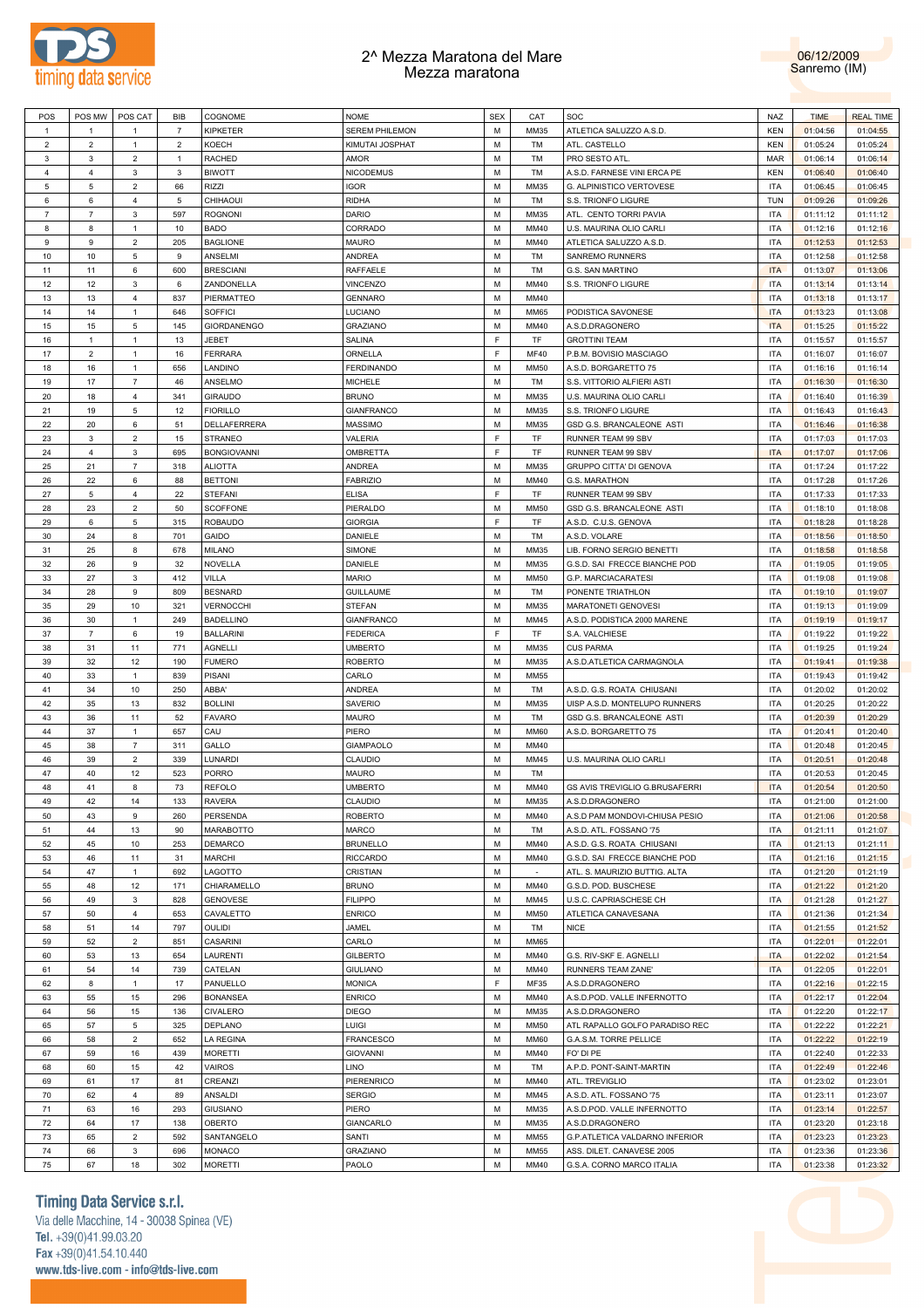



| POS | POS MW | POS CAT        | BIB | COGNOME           | <b>NOME</b>          | <b>SEX</b> | CAT         | SOC                              | <b>NAZ</b> | <b>TIME</b> | <b>REALTIME</b> |
|-----|--------|----------------|-----|-------------------|----------------------|------------|-------------|----------------------------------|------------|-------------|-----------------|
| 76  | 68     | $\mathbf{1}$   | 259 | <b>GARELLI</b>    | LUCA                 | M          | <b>MM75</b> | A.S.D PAM MONDOVI-CHIUSA PESIO   | <b>ITA</b> | 01:23:40    | 01:23:29        |
|     |        |                |     |                   |                      |            |             |                                  |            |             |                 |
| 77  | 69     | 18             | 384 | <b>SAVARESI</b>   | <b>MARCO</b>         | м          | MM35        | CANOTTIERI MILANO                | <b>ITA</b> | 01:23:55    | 01:23:53        |
| 78  | 70     | 19             | 297 | <b>BARBERO</b>    | <b>GIANLUCA</b>      | M          | MM35        | A.S.D.POD. VALLE INFERNOTTO      | <b>ITA</b> | 01:24:11    | 01:24:09        |
| 79  | 71     | 16             | 595 | <b>FRIGOLI</b>    | <b>GIANLUCA</b>      | M          | TM          | ATL. CASONE NOCETO               | <b>ITA</b> | 01:24:13    | 01:24:11        |
| 80  | 72     | 20             | 749 | <b>GRASSI</b>     | <b>ANDREA</b>        | M          | MM35        | ASS. POD. MARATONA DI RM         | <b>ITA</b> | 01:24:18    | 01:23:58        |
| 81  | 73     | 6              | 39  | <b>RUBBA</b>      | <b>GIANPIERO</b>     | м          | <b>MM50</b> | <b>ACQUI RUNNERS</b>             | <b>ITA</b> | 01:24:24    | 01:24:22        |
|     |        |                |     |                   |                      |            |             |                                  |            |             |                 |
| 82  | 74     | 21             | 732 | <b>ALCIATI</b>    | <b>MAURIZIO</b>      | М          | MM35        | G.S.A. VALSESIA                  | ITA        | 01:24:47    | 01:24:41        |
| 83  | 75     | 5              | 323 | PEDRETTI          | <b>DANILO</b>        | м          | MM45        | MARATONETI GENOVESI              | ITA        | 01:24:48    | 01:24:44        |
| 84  | 76     | 6              | 831 | <b>BRUSCHI</b>    | <b>GIORGIO</b>       | M          | MM45        | <b>UISP</b>                      | ITA        | 01:24:53    | 01:24:53        |
| 85  | 77     | 19             | 91  | <b>BOTTA</b>      | <b>MAURO</b>         | м          | MM40        | A.S.D. ATL. FOSSANO '75          | <b>ITA</b> | 01:24:56    | 01:24:52        |
| 86  | 78     | 17             | 753 | <b>MIGNANI</b>    | <b>ANTONIO</b>       | M          | TM          | ATL. CARRARA                     | <b>ITA</b> | 01:24:57    | 01:24:57        |
| 87  | 79     | 20             | 613 | <b>BOTTI</b>      | RAFFAELE             | м          | MM40        | G.P. VALCHIAVENNA LIQUIGAS       | <b>ITA</b> | 01:24:57    | 01:24:55        |
|     |        |                |     |                   |                      |            |             |                                  |            |             |                 |
| 88  | 80     | 21             | 208 | <b>BELLANTONE</b> | CESARE               | M          | MM40        | G.S.R. FERRERO A.S.D.            | <b>ITA</b> | 01:25:10    | 01:25:01        |
| 89  | 81     | $\overline{7}$ | 82  | PAGNONCELLI       | <b>GIANLUCA</b>      | M          | MM45        | RUNNERS BERGAMO                  | <b>ITA</b> | 01:25:15    | 01:25:06        |
| 90  | 82     | 3              | 68  | NOZZA             | <b>ANDREA</b>        | M          | <b>MM60</b> | GS AVIS TREVIGLIO G.BRUSAFERRI   | <b>ITA</b> | 01:25:22    | 01:25:20        |
| 91  | 83     | $\overline{4}$ | 642 | SIRI              | <b>EDO</b>           | M          | MM55        | S.S. RUNNERS LOANO               | <b>ITA</b> | 01:25:34    | 01:25:30        |
| 92  | 9      | $\overline{2}$ | 342 | <b>KAGUME</b>     | <b>JOYCE MUTHONI</b> | E          | MF35        | U.S. MAURINA OLIO CARLI          | <b>ITA</b> | 01:25:35    | 01:25:35        |
|     |        |                |     |                   |                      |            |             |                                  |            |             |                 |
| 93  | 84     | 22             | 639 | <b>ORTA</b>       | DANIELE              | м          | MM35        | S.S. RUNNERS LOANO               | <b>ITA</b> | 01:25:43    | 01:25:38        |
| 94  | 85     | 18             | 58  | <b>GANDOLFO</b>   | <b>MARCO</b>         | М          | TM          | US COSTIGLIOLE G. GIORDANO       | <b>ITA</b> | 01:25:56    | 01:25:52        |
| 95  | 86     | $\overline{4}$ | 45  | <b>CIPOLLA</b>    | <b>FRANCESCO</b>     | М          | <b>MM60</b> | S.S. VITTORIO ALFIERI ASTI       | ITA        | 01:25:58    | 01:25:58        |
| 96  | 10     | $\overline{2}$ | 14  | EL KANNOUSSI      | MINA                 | F          | $\sim$      | ATLETICA SALUZZO A.S.D.          | ITA        | 01:26:01    | 01:26:01        |
| 97  | 87     | 22             | 322 | <b>GRASSI</b>     | <b>LUCA</b>          | м          | MM40        | MARATONETI GENOVESI              | <b>ITA</b> | 01:26:02    | 01:25:56        |
|     |        |                |     |                   |                      |            |             |                                  |            |             |                 |
| 98  | 88     | 23             | 359 | <b>FAGGIANI</b>   | <b>MARCO</b>         | М          | MM35        | ASS. PRO SAN PIETRO SANREMO      | <b>ITA</b> | 01:26:04    | 01:26:03        |
| 99  | 89     | $\overline{7}$ | 67  | <b>CONTI</b>      | <b>RENATO</b>        | м          | <b>MM50</b> | GS AVIS TREVIGLIO G.BRUSAFERRI   | <b>ITA</b> | 01:26:05    | 01:25:33        |
| 100 | 90     | 8              | 53  | CARBONE           | <b>STEFANO</b>       | M          | MM45        | GSD G.S. BRANCALEONE ASTI        | <b>ITA</b> | 01:26:15    | 01:26:12        |
| 101 | 11     | $\overline{7}$ | 21  | <b>MAGRO</b>      | <b>EUFEMIA</b>       | E          | <b>TF</b>   | ASDGRUPPOPODISTI ALBESI MOKAFE   | <b>ITA</b> | 01:26:16    | 01:26:16        |
| 102 | 12     | $\mathbf{1}$   | 683 | <b>NAVACCHIA</b>  | <b>MARIA GRAZIA</b>  | E          | MF55        | ASGP A.T.P. TORINO MARATONA      | <b>ITA</b> | 01:26:26    | 01:26:24        |
|     |        |                |     |                   |                      |            |             |                                  |            |             |                 |
| 103 | 91     | 9              | 289 | COTTURA           | PIERANGELO           | M          | MM45        | A.S.D.POD. VALLE INFERNOTTO      | <b>ITA</b> | 01:26:26    | 01:26:10        |
| 104 | 92     | 23             | 124 | <b>AGUZZI</b>     | <b>MARCO</b>         | M          | MM40        | A.S.D. ATL. FOSSANO '75          | <b>ITA</b> | 01:26:27    | 01:26:21        |
| 105 | 93     | 24             | 862 | <b>BROGLIO</b>    | ALEXANDRE            | м          | MM35        |                                  | <b>FRA</b> | 01:26:34    | 01:26:32        |
| 106 | 13     | $\overline{2}$ | 403 | <b>GIULIANI</b>   | SIMONA               | F          | <b>MF40</b> | AZZURRA GARBAGNATE M.SE          | <b>ITA</b> | 01:26:35    | 01:26:23        |
| 107 | 94     | 24             | 47  | PANZA             | <b>MICHELE</b>       | м          | MM40        |                                  | ITA        | 01:26:46    |                 |
|     |        |                |     |                   |                      |            |             | GSD G.S. BRANCALEONE ASTI        |            |             | 01:26:31        |
| 108 | 95     | 10             | 537 | <b>PINTON</b>     | <b>FABRIZIO</b>      | M          | MM45        |                                  | ITA        | 01:26:47    | 01:26:43        |
| 109 | 96     | 5              | 382 | MASSABO'          | LEONARDO             | м          | <b>MM55</b> | UNIONE SPORTIVA CARAMAGNA        | <b>ITA</b> | 01:26:49    | 01:26:46        |
| 110 | 97     | 25             | 122 | DALL'OGLIO        | <b>STEFANO</b>       | M          | MM40        | A.S.D. ATL. FOSSANO '75          | <b>ITA</b> | 01:26:52    | 01:26:46        |
| 111 | 98     | 11             | 214 | CRAVANZOLA        | PIERO                | м          | MM45        | G.S.R. FERRERO A.S.D.            | ITA        | 01:26:59    | 01:26:51        |
|     |        |                |     |                   |                      | M          |             |                                  |            |             |                 |
| 112 | 99     | 19             | 590 | <b>SCARAMELLI</b> | SIMONE               |            | TM          | UISP EGYZIA FITNESS CLUB ASD     | ITA        | 01:27:03    | 01:26:49        |
| 113 | 100    | 12             | 166 | LINGUA            | VALERIO              | м          | MM45        | G.S.D. POD. BUSCHESE             | ITA        | 01:27:16    | 01:27:13        |
| 114 | 101    | 26             | 354 | MANEGLIA          | <b>ANDREA</b>        | M          | MM40        | ASS. PRO SAN PIETRO SANREMO      | ITA        | 01:27:17    | 01:27:12        |
| 115 | 102    | 3              | 863 | <b>GRANDI</b>     | <b>EMANUELE</b>      | M          | $\sim$      |                                  | <b>ITA</b> | 01:27:22    | 01:26:57        |
| 116 | 103    | 25             | 223 | PARUZZO           | <b>ROBERTO</b>       | M          | MM35        | ASDGRUPPOPODISTI ALBESI MOKAFE   | <b>ITA</b> | 01:27:24    | 01:27:01        |
| 117 | 14     | 8              | 316 | <b>BERTAMINO</b>  | <b>MARTA</b>         | E          | <b>TF</b>   | A.S.D. C.U.S. GENOVA             | <b>ITA</b> | 01:27:37    | 01:27:35        |
|     |        |                |     |                   |                      |            |             |                                  |            |             |                 |
| 118 | 104    | 13             | 817 | <b>BOSSI</b>      | <b>GIUSEPPE</b>      | M          | MM45        | <b>RUNNER VARESE</b>             | <b>ITA</b> | 01:27:40    | 01:27:35        |
| 119 | 105    | 14             | 379 | VALCADO           | <b>RICCARDO</b>      | м          | MM45        | UNIONE SPORTIVA CARAMAGNA        | ITA        | 01:27:47    | 01:27:44        |
| 120 | 106    | 20             | 40  | <b>MATTIOLI</b>   | SAMUELE              | м          | TM          | POLISPORTIVA SANT"ORSO AOSTA     | ITA        | 01:27:47    | 01:27:38        |
| 121 | 15     | 3              | 204 | <b>AGNESE</b>     | <b>STEFANIA</b>      | F          | <b>MF40</b> | ATLETICA SALUZZO A.S.D.          | ITA        | 01:27:52    | 01:27:45        |
| 122 | 107    | 27             | 85  | PIROLA            | <b>GERMANO</b>       | М          | MM40        | ATLETICA MARATHON ALMENNO S.S.   | <b>ITA</b> | 01:28:00    | 01:27:54        |
|     |        |                |     |                   |                      |            |             |                                  |            |             |                 |
| 123 | 108    | 15             | 356 | DE LAURETIS       | <b>RAFFAELE</b>      | M          | MM45        | ASS. PRO SAN PIETRO SANREMO      | <b>ITA</b> | 01:28:12    | 01:28:04        |
| 124 | 109    | 28             | 357 | DE VINCENTIS      | <b>GIOVANNI</b>      | M          | MM40        | ASS. PRO SAN PIETRO SANREMO      | <b>ITA</b> | 01:28:16    | 01:28:06        |
| 125 | 110    | 16             | 615 | <b>RUSMINI</b>    | <b>MASSIMO</b>       | м          | MM45        | MARATHON C .- ALTA QUOTA LIVIGNO | ITA        | 01:28:18    | 01:28:14        |
| 126 | 111    | 17             | 215 | NAZZARENO         | <b>GIANFRANCO</b>    | M          | MM45        | G.S.R. FERRERO A.S.D.            | ITA        | 01:28:21    | 01:28:09        |
| 127 | 112    | 6              | 187 | <b>RACCA</b>      | PAOLO                | M          | <b>MM55</b> | G.S.D. POD. BUSCHESE             | <b>ITA</b> | 01:28:25    | 01:28:13        |
|     |        |                |     |                   |                      |            |             |                                  |            |             |                 |
| 128 | 113    | 18             | 596 | <b>BERGANTI</b>   | MAURIZIO             | M          | MM45        | U.S. ACLI SCALO VOGHERA          | <b>ITA</b> | 01:28:26    | 01:28:03        |
| 129 | 114    | 29             | 763 | <b>BLASCO</b>     | <b>GIACOMO</b>       | M          | MM40        | ATLETICA SAN MARCO BUSTO         | <b>ITA</b> | 01:28:28    | 01:28:13        |
| 130 | 115    | 19             | 641 | PACE              | LEONARDO             | M          | MM45        | S.S. RUNNERS LOANO               | ITA        | 01:28:30    | 01:28:23        |
| 131 | 116    | 26             | 262 | <b>GUIDETTI</b>   | ALAIN                | M          | MM35        | A.S.D PAM MONDOVI-CHIUSA PESIO   | ITA        | 01:28:34    | 01:28:14        |
| 132 | 117    | 30             | 674 | CASATI            | LUCA                 | M          | MM40        | AMICI DEL MOMBARONE              | ITA        | 01:28:38    | 01:28:09        |
|     |        |                |     |                   |                      |            |             |                                  |            |             |                 |
| 133 | 118    | 8              | 633 | <b>BOLLORINO</b>  | <b>GIACOMO</b>       | M          | <b>MM50</b> | S.S. RUNNERS LOANO               | ITA        | 01:28:43    | 01:28:37        |
| 134 | 119    | 20             | 23  | <b>CERIOTTI</b>   | <b>GIANPAOLO</b>     | M          | MM45        | ATLETICA CERIALE                 | ITA        | 01:28:44    | 01:28:44        |
| 135 | 120    | 21             | 41  | <b>MICHELETTI</b> | <b>LUCA</b>          | M          | MM45        | C.S.D. FIAMME GIALLE AOSTA       | <b>ITA</b> | 01:28:49    | 01:28:40        |
| 136 | 121    | 22             | 245 | COLOMBANO         | <b>GIOVANNI</b>      | M          | MM45        | ASDGRUPPOPODISTI ALBESI MOKAFE   | <b>ITA</b> | 01:28:53    | 01:28:48        |
| 137 | 122    | 31             | 697 | <b>TUFANI</b>     | ALESSANDRO           | M          | MM40        | SPORT CITY TORINO                | ITA        | 01:29:00    | 01:28:54        |
|     |        |                |     |                   |                      |            |             |                                  |            |             |                 |
| 138 | 123    | $\overline{7}$ | 684 | <b>BARBERIS</b>   | <b>ANTONIO</b>       | M          | <b>MM55</b> | S. D. BAUDENASCA                 | ITA        | 01:29:04    | 01:28:57        |
| 139 | 124    | 27             | 255 | SAEDO             | MARCELLO             | M          | MM35        | A.S.D. G.S. ROATA CHIUSANI       | <b>ITA</b> | 01:29:04    | 01:28:56        |
| 140 | 125    | 32             | 70  | SAVOLDI           | <b>ADRIANO</b>       | M          | MM40        | GS AVIS TREVIGLIO G.BRUSAFERRI   | ITA        | 01:29:07    | 01:29:02        |
| 141 | 126    | 9              | 438 | <b>TOGNI</b>      | <b>GERARDO</b>       | M          | <b>MM50</b> | FO' DI PE                        | <b>ITA</b> | 01:29:08    | 01:28:52        |
|     |        |                |     | MAZZOLA           | MARIO CARLO          | M          |             |                                  |            |             |                 |
| 142 | 127    | 33             | 62  |                   |                      |            | MM40        | ATL. LA TORRE                    | ITA        | 01:29:20    | 01:29:14        |
| 143 | 128    | 34             | 265 | <b>VIGLIETTI</b>  | DANIELE              | M          | MM40        | A.S.D PAM MONDOVI-CHIUSA PESIO   | ITA        | 01:29:25    | 01:29:17        |
| 144 | 129    | $\overline{4}$ | 267 | <b>OCCELLI</b>    | EZIO                 | M          | $\sim$      | ASD MICHELIN SPORT CLUB CUNEO    | ITA        | 01:29:30    | 01:29:22        |
| 145 | 130    | 10             | 44  | <b>BAGAROLO</b>   | <b>GIUSEPPE</b>      | M          | <b>MM50</b> | S.S. VITTORIO ALFIERI ASTI       | ITA        | 01:29:30    | 01:29:15        |
| 146 | 131    | 21             | 693 | <b>TROMBOTTO</b>  | <b>FEDERICO</b>      | M          | TM          | ATLETICA VALPELLICE              | ITA        | 01:29:33    | 01:29:29        |
|     |        |                |     |                   |                      |            |             |                                  |            |             |                 |
| 147 | 132    | 35             | 24  | FOSCHI            | ANTONELLO            | М          | MM40        | HAPPY RUNNER CLUB                | ITA        | 01:29:40    | 01:29:40        |
| 148 | 133    | 23             | 347 | <b>SOFIA</b>      | <b>DOMENICO</b>      | M          | MM45        | ASS. PRO SAN PIETRO SANREMO      | ITA        | 01:29:44    | 01:29:36        |
| 149 | 134    | 36             | 710 | <b>CRUPI</b>      | <b>FRANCESCO</b>     | M          | MM40        | G.A.M. WHIRLPOOL                 | ITA        | 01:29:54    | 01:29:49        |
| 150 | 135    | 24             | 317 | <b>DELLACHA</b>   | ANDREA               | M          | MM45        | GRUPPO CITTA' DI GENOVA          | ITA        | 01:29:55    | 01:29:51        |
| 151 | 136    | 25             | 840 | CURTO             | PIETRO               | М          | MM45        |                                  | <b>ITA</b> | 01:29:56    | 01:29:45        |
|     |        |                |     |                   |                      |            |             |                                  |            |             |                 |

## **Timing Data Service s.r.l.**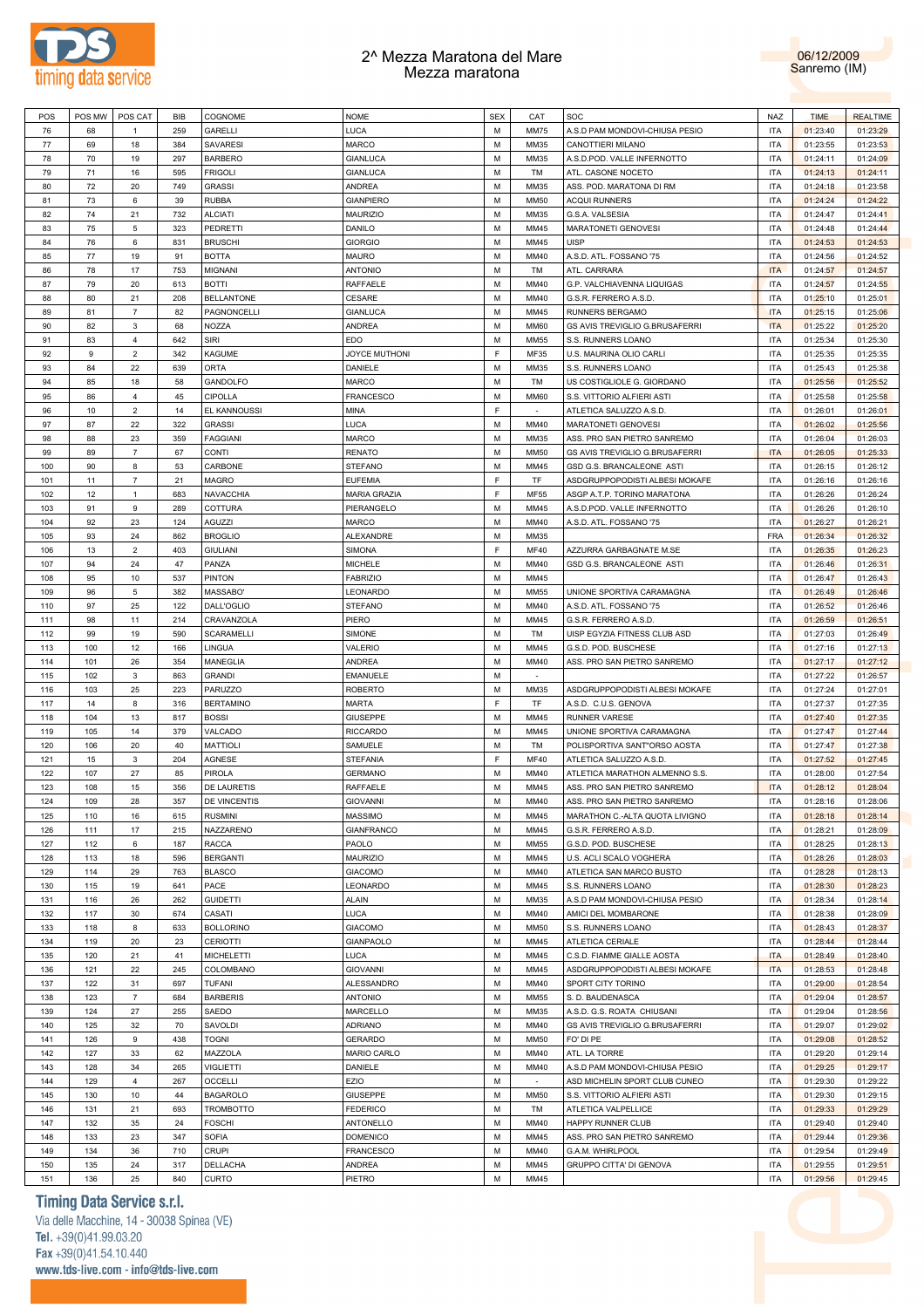



| POS | POS MW | POS CAT        | BIB            | COGNOME            | <b>NOME</b>       | <b>SEX</b> | CAT         | SOC                            | <b>NAZ</b> | <b>TIME</b> | <b>REALTIME</b> |
|-----|--------|----------------|----------------|--------------------|-------------------|------------|-------------|--------------------------------|------------|-------------|-----------------|
| 152 | 137    | 28             | 291            | <b>DOMENINO</b>    | <b>MASSIMO</b>    | M          | MM35        | A.S.D.POD. VALLE INFERNOTTO    | <b>ITA</b> | 01:30:00    | 01:29:45        |
|     |        |                |                |                    |                   |            |             |                                |            |             |                 |
| 153 | 138    | 5              | $\overline{4}$ | <b>DEL VENTO</b>   | <b>MIMMO</b>      | м          | <b>MM60</b> | U.S. MAURINA OLIO CARLI        | <b>ITA</b> | 01:30:02    | 01:30:01        |
| 154 | 139    | 37             | 786            | ZATTARIN           | <b>STEFANO</b>    | M          | MM40        | G.S. MONTESTELLA               | <b>ITA</b> | 01:30:06    | 01:30:04        |
| 155 | 140    | 38             | 276            | <b>SCAIOLA</b>     | PIER LUIGI        | M          | MM40        | A.S.D. BOVES RUN               | <b>ITA</b> | 01:30:12    | 01:29:56        |
| 156 | 141    | 11             | 48             | COGNETTO           | <b>GUIDO</b>      | M          | <b>MM50</b> | GSD G.S. BRANCALEONE ASTI      | <b>ITA</b> | 01:30:17    | 01:30:11        |
| 157 | 142    | 6              | 146            | <b>GIORDANENGO</b> | <b>DARIO</b>      | м          | <b>MM60</b> | A.S.D.DRAGONERO                | <b>ITA</b> | 01:30:21    | 01:30:08        |
|     |        |                |                |                    |                   |            |             |                                |            |             |                 |
| 158 | 143    | 22             | 370            | VALENTE            | <b>MARCO</b>      | М          | TM          | ASS. PRO SAN PIETRO SANREMO    | ITA        | 01:30:24    | 01:30:10        |
| 159 | 144    | 29             | 375            | CORREALE           | <b>ANTONIO</b>    | м          | MM35        | UNIONE SPORTIVA CARAMAGNA      | <b>ITA</b> | 01:30:24    | 01:30:23        |
| 160 | 145    | 30             | 826            | CANONICO           | <b>LUCIANO</b>    | M          | MM35        | U.S. COSTIGLIOLE G. GIORDANO   | <b>ITA</b> | 01:30:27    | 01:30:11        |
| 161 | 146    | 8              | 626            | <b>BIANCO</b>      | VALTER            | м          | <b>MM55</b> | <b>ATLETICA CAIRO</b>          | <b>ITA</b> | 01:30:29    | 01:30:22        |
| 162 | 147    | 26             | 637            | <b>MAURIZIO</b>    | <b>ROBERTO</b>    | M          | MM45        | S.S. RUNNERS LOANO             | <b>ITA</b> | 01:30:31    | 01:30:26        |
| 163 | 148    | 27             | 601            | CASSAR             | PAOLO             | м          | MM45        | G.S. SAN MARTINO               | <b>ITA</b> | 01:30:33    | 01:30:30        |
|     |        |                |                |                    |                   |            |             |                                |            |             |                 |
| 164 | 149    | 12             | 125            | <b>SIMONDI</b>     | <b>GABRIELE</b>   | M          | <b>MM50</b> | A.S.D. ATL. FOSSANO '75        | <b>ITA</b> | 01:30:43    | 01:30:38        |
| 165 | 150    | 39             | 632            | <b>TRIPALDI</b>    | <b>ANTONIO</b>    | M          | MM40        | ATHLETIC PROJECT SAVONA        | <b>ITA</b> | 01:30:43    | 01:30:33        |
| 166 | 151    | 40             | 432            | <b>PISONI</b>      | <b>MARCO</b>      | M          | MM40        | <b>BETTI'S GRUP RUN</b>        | <b>ITA</b> | 01:30:46    | 01:30:46        |
| 167 | 16     | $\mathbf{1}$   | 86             | ALVONI TAMBURINI   | <b>MONICA</b>     | E          | MF50        | ACQUADELA BOLOGNA              | <b>ITA</b> | 01:30:47    | 01:30:42        |
| 168 | 152    | 31             | 643            | CALELLA            | <b>GIANFRANCO</b> | M          | MM35        | PODISTICA SAVONESE             | <b>ITA</b> | 01:30:49    | 01:30:37        |
| 169 | 153    | 13             | 80             | <b>SCASSERRA</b>   | DARIO             | м          | <b>MM50</b> | ATL. TREVIGLIO                 | <b>ITA</b> | 01:30:50    | 01:30:49        |
|     |        |                |                |                    |                   |            |             |                                |            |             |                 |
| 170 | 154    | $\overline{7}$ | 791            | <b>DIDONNA</b>     | <b>BRUNO</b>      | M          | <b>MM60</b> | <b>GIORDANA LOMBARDI</b>       | <b>ITA</b> | 01:31:01    | 01:30:58        |
| 171 | 155    | 9              | 758            | LEVRINO            | <b>GIANFRANCO</b> | м          | <b>MM55</b> | ATL. PINEROLO                  | ITA        | 01:31:09    | 01:30:55        |
| 172 | 156    | 28             | 426            | <b>FRONTUTO</b>    | CANIO FRANCO      | M          | MM45        | <b>BETTI'S GRUP RUN</b>        | ITA        | 01:31:12    | 01:31:10        |
| 173 | 17     | 9              | 104            | <b>CAGNOTTI</b>    | <b>FRANCA</b>     | F          | <b>TF</b>   | A.S.D. ATL. FOSSANO '75        | <b>ITA</b> | 01:31:13    | 01:30:59        |
| 174 | 157    | 29             | 49             | LO PORTO           | ANGELO            | М          | MM45        | GSD G.S. BRANCALEONE ASTI      | <b>ITA</b> | 01:31:14    | 01:31:06        |
| 175 | 158    | 30             | 59             | <b>PERNIGOTTI</b>  | PAOLO             | м          | MM45        |                                | <b>ITA</b> |             |                 |
|     |        |                |                |                    |                   |            |             | US COSTIGLIOLE G. GIORDANO     |            | 01:31:16    | 01:31:01        |
| 176 | 159    | 14             | 803            | <b>STRANO</b>      | CARMELO           | M          | <b>MM50</b> | PODISTICA PERALTO              | <b>ITA</b> | 01:31:18    | 01:30:41        |
| 177 | 160    | 32             | 334            | <b>PIGA</b>        | <b>DANILO</b>     | м          | MM35        | CITTA' DI GENOVA               | <b>ITA</b> | 01:31:25    | 01:31:20        |
| 178 | 161    | 33             | 752            | FEDELE             | <b>NUNZIO</b>     | M          | MM35        | ATL. CARRARA                   | <b>ITA</b> | 01:31:25    | 01:31:24        |
| 179 | 162    | 15             | 551            | <b>PIACENTINI</b>  | <b>DONATO</b>     | M          | <b>MM50</b> |                                | <b>ITA</b> | 01:31:27    | 01:31:13        |
| 180 | 163    | 41             | 423            | <b>ALCARO</b>      | <b>MARCO</b>      | M          | MM40        | <b>BETTI'S GRUP RUN</b>        | <b>ITA</b> | 01:31:29    | 01:31:28        |
|     |        |                |                |                    |                   |            |             |                                |            |             |                 |
| 181 | 164    | 31             | 649            | <b>CIVERA</b>      | PAOLO             | м          | MM45        | ATL CUMIANA STILCAR            | <b>ITA</b> | 01:31:30    | 01:31:26        |
| 182 | 165    | 5              | 228            | SAVIGLIANO         | <b>MARCO</b>      | M          | $\sim$      | ASDGRUPPOPODISTI ALBESI MOKAFE | <b>ITA</b> | 01:31:35    | 01:31:11        |
| 183 | 166    | 34             | 427            | <b>MORIGGI</b>     | <b>STEFANO</b>    | м          | MM35        | BETTI'S GRUP RUN               | ITA        | 01:31:38    | 01:31:37        |
| 184 | 18     | 6              | 744            | FABBRI             | LEANNA            | F          | $\sim$      | AMICI DI PAOLO CAMAIORE        | ITA        | 01:31:41    | 01:31:36        |
| 185 | 167    | 32             | 434            | <b>PROCOPIO</b>    | <b>FRANCO</b>     | м          | MM45        | BETTI'S GRUP RUN               | <b>ITA</b> | 01:31:45    | 01:31:44        |
|     |        |                |                |                    |                   |            |             |                                |            |             |                 |
| 186 | 168    | 42             | 283            | <b>BONAVIA</b>     | <b>FLAVIO</b>     | М          | MM40        | A.S.D.PODISTICA VILLAFALLETTO  | <b>ITA</b> | 01:31:48    | 01:31:31        |
| 187 | 169    | 35             | 456            | <b>BRUCCIANI</b>   | <b>FABIO</b>      | м          | MM35        |                                | <b>ITA</b> | 01:31:48    | 01:31:44        |
| 188 | 19     | $\mathbf{1}$   | 658            | <b>GIARDINA</b>    | <b>GIOVANNA</b>   | E          | <b>MF45</b> | A.S.D. BORGARETTO 75           | ITA        | 01:31:52    | 01:31:50        |
| 189 | 170    | 43             | 494            | DI MICHINO         | <b>FRANCO</b>     | м          | MM40        |                                | <b>ITA</b> | 01:31:53    | 01:31:29        |
| 190 | 171    | 33             | 700            | <b>GRAGLIA</b>     | <b>VINCENZO</b>   | M          | MM45        | A.S.D. VOLARE                  | <b>ITA</b> | 01:31:57    | 01:31:51        |
| 191 | 172    | 16             | 818            | <b>CASSINIS</b>    | <b>FRANCO</b>     | M          | <b>MM50</b> | RUNNING CENTER CLUB TORINO     | <b>ITA</b> | 01:32:01    | 01:31:37        |
|     |        |                |                |                    |                   |            |             |                                |            |             |                 |
| 192 | 173    | 36             | 607            | CARTA              | <b>VITTORIO</b>   | M          | MM35        | RUNNING OLTREPO'               | <b>ITA</b> | 01:32:02    | 01:31:49        |
| 193 | 174    | 37             | 750            | MAZZONI            | <b>MICHELE</b>    | м          | MM35        | ATHLETIC PROJECT SAVONA        | <b>ITA</b> | 01:32:03    | 01:31:46        |
| 194 | 20     | $\overline{7}$ | 202            | <b>MORANO</b>      | <b>GIORGIA</b>    | F          | $\sim$      | ATLETICA SALUZZO A.S.D.        | <b>ITA</b> | 01:32:07    | 01:31:57        |
| 195 | 175    | 17             | 201            | <b>MORANO</b>      | <b>GIOVANNI</b>   | м          | <b>MM50</b> | ATLETICA SALUZZO A.S.D.        | ITA        | 01:32:07    | 01:31:58        |
| 196 | 176    | 8              | 140            | <b>MARINO</b>      | <b>MARIO</b>      | M          | <b>MM60</b> | A.S.D.DRAGONERO                | ITA        | 01:32:21    | 01:32:03        |
|     |        |                |                |                    |                   | F          |             |                                |            |             |                 |
| 197 | 21     | 3              | 390            | <b>CORSINI</b>     | <b>BARBARA</b>    |            | MF35        | POL. BESANESE                  | ITA        | 01:32:34    | 01:32:33        |
| 198 | 177    | 34             | 294            | COERO BORGA        | PIERO             | М          | MM45        | A.S.D.POD. VALLE INFERNOTTO    | <b>ITA</b> | 01:32:34    | 01:32:21        |
| 199 | 178    | 44             | 815            | <b>PICCONE</b>     | PAOLO             | M          | MM40        | <b>RIVIERA TRIATHLON FITRI</b> | <b>ITA</b> | 01:32:39    | 01:32:36        |
| 200 | 179    | 18             | 242            | <b>BRUNO</b>       | <b>NATALINO</b>   | M          | <b>MM50</b> | ASDGRUPPOPODISTI ALBESI MOKAFE | <b>ITA</b> | 01:32:47    | 01:32:22        |
| 201 | 180    | 23             | 703            | <b>TROTTA</b>      | <b>ANTONIO</b>    | M          | TM          | ATL. E. RICCI - LONATE POZZOLO | <b>ITA</b> | 01:32:49    | 01:32:44        |
| 202 | 181    | 19             | 760            | CROCE              | <b>ROBERTO</b>    | M          | <b>MM50</b> | ATL. SAN GIORGIO CERIALE       | <b>ITA</b> | 01:32:50    | 01:32:41        |
|     |        |                |                |                    |                   |            |             |                                |            |             |                 |
| 203 | 182    | 35             | 631            | <b>PAOLIERI</b>    | <b>GIAN MARCO</b> | M          | MM45        | ATLETICA CERIALE SAN GIORGIO   | <b>ITA</b> | 01:32:52    | 01:32:21        |
| 204 | 183    | 45             | 206            | <b>BRANDINALI</b>  | <b>STEFANO</b>    | M          | MM40        | G.S.R. FERRERO A.S.D.          | ITA        | 01:32:53    | 01:32:41        |
| 205 | 184    | 20             | 611            | CRESTA             | SOCCORSO          | M          | <b>MM50</b> | G.S. C.S.I. MORBEGNO           | <b>ITA</b> | 01:32:55    | 01:32:51        |
| 206 | 185    | 36             | 463            | <b>FANUCCHI</b>    | <b>CLAUDIO</b>    | M          | MM45        |                                | ITA        | 01:32:58    | 01:32:36        |
| 207 | 186    | 10             | 437            | <b>FINAZZI</b>     | <b>DARIO</b>      | M          | <b>MM55</b> | FO' DI PE                      | ITA        | 01:32:59    | 01:32:42        |
|     |        |                |                |                    |                   |            |             |                                |            |             |                 |
| 208 | 187    | 37             | 224            | CASAVECCHIA        | <b>GIUSEPPE</b>   | M          | MM45        | ASDGRUPPOPODISTI ALBESI MOKAFE | ITA        | 01:33:01    | 01:32:53        |
| 209 | 188    | 8              | 186            | FALCO              | <b>EMILIO</b>     | M          | $\sim$      | G.S.D. POD. BUSCHESE           | ITA        | 01:33:10    | 01:32:57        |
| 210 | 189    | 21             | 634            | <b>BOCCHIO</b>     | <b>GIANLUIGI</b>  | M          | <b>MM50</b> | S.S. RUNNERS LOANO             | ITA        | 01:33:10    | 01:33:06        |
| 211 | 190    | 38             | 189            | <b>PRINCIPATO</b>  | LEONARDO          | M          | MM35        | A.S.D.ATLETICA CARMAGNOLA      | <b>ITA</b> | 01:33:15    | 01:32:54        |
| 212 | 22     | 4              | 149            | <b>ROSSO</b>       | <b>BRUNA</b>      | E          | MF35        | G.S.D. POD. BUSCHESE           | <b>ITA</b> | 01:33:17    | 01:33:04        |
|     | 191    | 9              | 669            |                    |                   | M          | <b>MM60</b> |                                | ITA        |             | 01:33:10        |
| 213 |        |                |                | PELAGATTI          | <b>RODOLFO</b>    |            |             | G. P. DILETT. TAPPOROSSO       |            | 01:33:18    |                 |
| 214 | 192    | 46             | 176            | <b>OLOCCO</b>      | <b>MARIO</b>      | M          | MM40        | G.S.D. POD. BUSCHESE           | ITA        | 01:33:25    | 01:33:04        |
| 215 | 193    | 22             | 232            | <b>BAROVERO</b>    | PAOLO             | M          | <b>MM50</b> | ASDGRUPPOPODISTI ALBESI MOKAFE | <b>ITA</b> | 01:33:28    | 01:32:54        |
| 216 | 194    | 23             | 216            | <b>SCRIMADORE</b>  | <b>FRANCESCO</b>  | M          | <b>MM50</b> | G.S.R. FERRERO A.S.D.          | <b>ITA</b> | 01:33:29    | 01:32:53        |
| 217 | 195    | 38             | 231            | LAURIA             | LEONARDO          | M          | MM45        | ASDGRUPPOPODISTI ALBESI MOKAFE | <b>ITA</b> | 01:33:29    | 01:32:53        |
| 218 | 196    | 47             | 385            | TAJE'              | <b>ANDREA</b>     | M          | MM40        | CANOTTIERI MILANO              | ITA        | 01:33:38    | 01:33:36        |
|     |        |                |                |                    |                   |            |             |                                |            |             |                 |
| 219 | 197    | 48             | 671            | <b>TERZI</b>       | GIANCARLO         | M          | MM40        | G. P. DILETT. TAPPOROSSO       | <b>ITA</b> | 01:33:46    | 01:33:35        |
| 220 | 198    | 11             | 729            | PELLANDA           | <b>FRANCO</b>     | M          | <b>MM55</b> | UNIONE GIOVANE BIELLA          | ITA        | 01:33:48    | 01:33:29        |
| 221 | 199    | 39             | 29             | <b>BOVONE</b>      | ARNALDO           | M          | MM45        | G.P. CARTOTECNICA PIEMONTESE A | ITA        | 01:33:48    | 01:33:38        |
| 222 | 200    | 49             | 624            | <b>ROMANO</b>      | <b>IVANO</b>      | M          | MM40        | ATLETICA CAIRO                 | ITA        | 01:33:53    | 01:33:44        |
| 223 | 201    | 24             | 355            | <b>MANNISI</b>     | <b>GIACOMO</b>    | M          | <b>MM50</b> | ASS. PRO SAN PIETRO SANREMO    | ITA        | 01:33:55    | 01:33:51        |
|     |        |                |                |                    |                   |            |             |                                |            |             |                 |
| 224 | 202    | 25             | 92             | <b>CHITTOLINA</b>  | LUIGI             | M          | <b>MM50</b> | A.S.D. ATL. FOSSANO '75        | ITA        | 01:33:55    | 01:33:37        |
| 225 | 203    | 3              | 664            | <b>BASSI</b>       | <b>MICHELE</b>    | M          | MM65        | <b>CUS TORINO MASTER</b>       | ITA        | 01:33:58    | 01:33:57        |
| 226 | 204    | 24             | 644            | <b>GOSLINO</b>     | ANDREA            | M          | TM          | PODISTICA SAVONESE             | <b>ITA</b> | 01:33:59    | 01:33:46        |
| 227 | 205    | 10             | 841            | FRANCONE           | PAOLO             | М          | MM60        |                                | <b>ITA</b> | 01:34:00    | 01:33:44        |

## **Timing Data Service s.r.l.**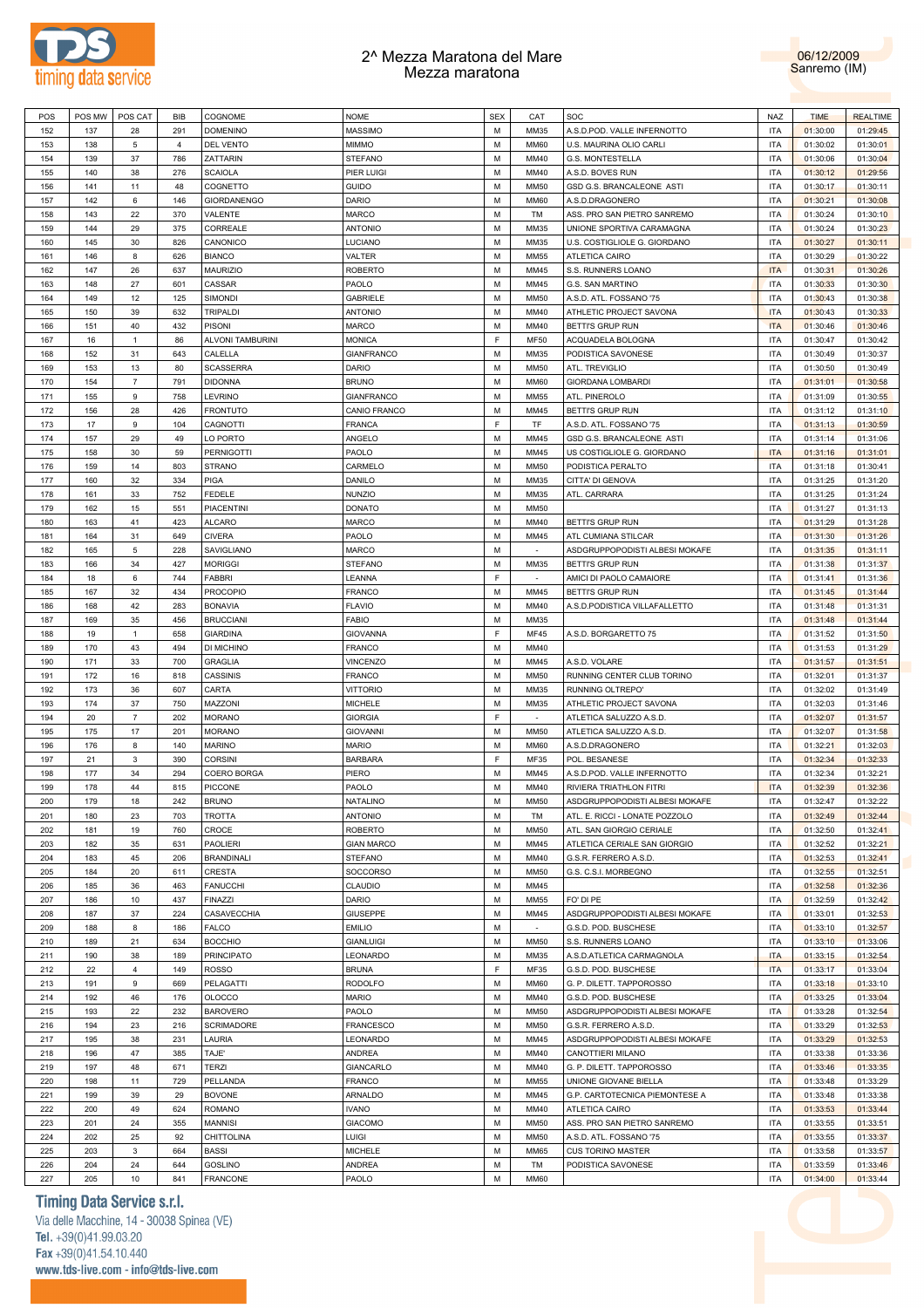



| POS | POS MW | POS CAT        | BIB | COGNOME            | <b>NOME</b>            | <b>SEX</b>  | CAT         | SOC                                   | NAZ        | <b>TIME</b> | <b>REALTIME</b> |
|-----|--------|----------------|-----|--------------------|------------------------|-------------|-------------|---------------------------------------|------------|-------------|-----------------|
| 228 | 23     | $\overline{2}$ | 327 | <b>GRAFFIGNA</b>   | PAOLA                  | F           | <b>MF45</b> | MULTEDO 1930                          | <b>ITA</b> | 01:34:04    | 01:33:59        |
| 229 | 206    | 39             | 396 | <b>GIACOPELLI</b>  | <b>ROBERTO</b>         | M           | MM35        | ROAD RUNNERS CLUB MILANO              | <b>ITA</b> | 01:34:06    | 01:33:58        |
| 230 | 207    | 50             | 373 | <b>ALBERTI</b>     | STEFANO                | M           | MM40        | MARATHON CLUB IMPERIA                 | <b>ITA</b> | 01:34:06    | 01:33:58        |
|     | 208    |                |     |                    |                        | M           | MM40        |                                       | <b>ITA</b> |             |                 |
| 231 |        | 51             | 254 | <b>MOLINERI</b>    | <b>RICCARDO</b>        |             |             | A.S.D. G.S. ROATA CHIUSANI            |            | 01:34:17    | 01:34:10        |
| 232 | 209    | 25             | 772 | NADA               | MARCO                  | M           | TM          | <b>CUS TORINO</b>                     | <b>ITA</b> | 01:34:19    | 01:34:11        |
| 233 | 210    | 52             | 413 | DE PICCOLI         | ERALDO                 | M           | MM40        | G.P. CODOGNO 82                       | <b>ITA</b> | 01:34:22    | 01:34:06        |
| 234 | 24     | $\overline{4}$ | 677 | <b>NEIROTTI</b>    | SIMONA                 | F           | <b>MF40</b> | A. S. DILETT. DORATLETICA             | <b>ITA</b> | 01:34:23    | 01:34:18        |
| 235 | 25     | 10             | 430 | PAMPAGNIN          | ERICA                  | F           | TF          | BETTI'S GRUP RUN                      | <b>ITA</b> | 01:34:25    | 01:34:23        |
| 236 | 211    | 40             | 213 | CASETTA            | LUIGI                  | M           | MM45        | G.S.R. FERRERO A.S.D.                 | <b>ITA</b> | 01:34:27    | 01:34:14        |
| 237 | 212    | 53             | 481 | <b>MICHEL</b>      | <b>JEAN PHILIPPE</b>   | M           | MM40        |                                       | <b>ITA</b> | 01:34:31    | 01:34:27        |
| 238 | 213    | 11             | 424 | <b>BETTINELLI</b>  | <b>BRUNO</b>           | M           | <b>MM60</b> | BETTI'S GRUP RUN                      | <b>ITA</b> | 01:34:37    | 01:34:33        |
| 239 | 214    | 54             | 367 | <b>VIATORE</b>     | <b>GIANLUCA</b>        | M           | MM40        | ASS. PRO SAN PIETRO SANREMO           | <b>ITA</b> | 01:34:39    | 01:34:32        |
| 240 | 215    | 55             | 128 | CAVALLO            | SILVIO                 | M           | MM40        | A.S.D.DRAGONERO                       | <b>ITA</b> | 01:34:40    | 01:34:33        |
|     |        |                |     |                    |                        |             |             |                                       |            |             |                 |
| 241 | 216    | 40             | 776 | <b>NICOLOSI</b>    | MATTEO                 | M           | MM35        | F.I.TRI. A.S.D. POLISPORTIVA MAREMOLA | <b>ITA</b> | 01:34:41    | 01:34:23        |
| 242 | 217    | 56             | 130 | PEDATA             | CLAUDIO                | M           | MM40        | A.S.D.DRAGONERO                       | <b>ITA</b> | 01:34:42    | 01:34:36        |
| 243 | 218    | 57             | 411 | MUSSELLO           | <b>GIUSEPPE</b>        | M           | MM40        |                                       | <b>ITA</b> | 01:34:43    | 01:34:36        |
| 244 | 219    | 26             | 268 | AIME               | MARCO                  | M           | TM          | G.S.D.VALTANARO                       | <b>ITA</b> | 01:34:44    | 01:34:40        |
| 245 | 220    | 41             | 792 | <b>VENTURA</b>     | MARCO                  | M           | MM35        | <b>GMARRO SET MATTEI</b>              | <b>ITA</b> | 01:34:46    | 01:34:41        |
| 246 | 221    | 41             | 210 | <b>BOSCHIAZZO</b>  | LUCIANO                | M           | MM45        | G.S.R. FERRERO A.S.D                  | <b>ITA</b> | 01:34:48    | 01:34:36        |
| 247 | 222    | 58             | 192 | CHIAVAZZA          | <b>FRANCO</b>          | M           | MM40        | A.S.D. ATL. AVIS BRA GAS              | <b>ITA</b> | 01:34:50    | 01:34:34        |
| 248 | 223    | 59             | 471 | <b>FRANCISCO</b>   | PAOLO                  | M           | MM40        |                                       | <b>ITA</b> | 01:34:51    | 01:34:24        |
|     | 224    | 27             | 640 | POGGI              | <b>MAURIZIO</b>        | M           | TM          |                                       | <b>ITA</b> | 01:34:57    | 01:34:52        |
| 249 |        |                |     |                    |                        |             |             | S.S. RUNNERS LOANO                    |            |             |                 |
| 250 | 225    | $\overline{4}$ | 54  | <b>FERRATO</b>     | <b>ELIO</b>            | M           | <b>MM65</b> | D-L-F DOPO LAVORO FERROVIARIO         | <b>ITA</b> | 01:34:59    | 01:34:45        |
| 251 | 26     | 11             | 310 | REDAELLI           | CLAUDIA                | F           | TF          | G.S. AVIS OGGIONO                     | <b>ITA</b> | 01:35:01    | 01:34:34        |
| 252 | 226    | 42             | 431 | <b>PINTO</b>       | <b>ALBERTO</b>         | M           | MM35        | BETTI'S GRUP RUN                      | <b>ITA</b> | 01:35:05    | 01:35:02        |
| 253 | 27     | $\mathbf{3}$   | 691 | PLAVAN             | <b>MARINA</b>          | F           | <b>MF45</b> | S. D. BAUDENASCA                      | <b>ITA</b> | 01:35:05    | 01:35:01        |
| 254 | 28     | $\overline{2}$ | 399 | <b>GALBANI</b>     | ANNAMARIA              | F           | <b>MF55</b> | LA MICHETTA                           | <b>ITA</b> | 01:35:07    | 01:35:02        |
| 255 | 227    | $\overline{5}$ | 680 | PAULON             | <b>TIZIANO</b>         | M           | <b>MM65</b> | PODISTICA NONE                        | <b>ITA</b> | 01:35:10    | 01:35:08        |
| 256 | 228    | 12             | 564 | <b>MARTINO</b>     | <b>GIOVANNI</b>        | M           | <b>MM55</b> |                                       | <b>ITA</b> | 01:35:22    | 01:35:00        |
| 257 | 229    | 26             | 139 | <b>BERTAINA</b>    | <b>ROBERTO</b>         | M           | <b>MM50</b> | A.S.D.DRAGONERO                       | <b>ITA</b> | 01:35:22    | 01:35:14        |
| 258 | 230    | 28             | 807 | <b>BIAMONTI</b>    | <b>ALESSIO</b>         | M           | TM          | PONENTE TRIATHLON                     | <b>ITA</b> | 01:35:30    | 01:35:17        |
|     |        |                |     |                    |                        |             |             |                                       |            |             |                 |
| 259 | 231    | 42             | 512 | CAMERA             | MARCO                  | M           | MM45        |                                       | <b>ITA</b> | 01:35:31    | 01:35:16        |
| 260 | 232    | 60             | 132 | LINGUA             | <b>GIAN LUCA</b>       | M           | MM40        | A.S.D.DRAGONERO                       | <b>ITA</b> | 01:35:31    | 01:35:22        |
| 261 | 233    | 61             | 126 | <b>GHIRARDI</b>    | <b>FEDERICO</b>        | M           | MM40        | A.S.D. U.S. SANFRONT ATLETICA         | <b>ITA</b> | 01:35:33    | 01:35:29        |
| 262 | 29     | $\overline{5}$ | 221 | <b>ALMONTI</b>     | <b>MORENA</b>          | $\mathsf F$ | MF35        | G.S.R. FERRERO A.S.D                  | <b>ITA</b> | 01:35:34    | 01:35:06        |
| 263 | 234    | 43             | 211 | <b>NEGRINO</b>     | <b>MICHELE</b>         | M           | MM45        | G.S.R. FERRERO A.S.D.                 | <b>ITA</b> | 01:35:35    | 01:35:06        |
| 264 | 235    | 29             | 501 | LAVAGNA            | <b>STEFANO</b>         | M           | TM          |                                       | <b>ITA</b> | 01:35:36    | 01:35:23        |
| 265 | 236    | 62             | 814 | <b>BRUNO</b>       | MARCO                  | M           | MM40        | RIVIERA TRIATHLON FITRI               | <b>ITA</b> | 01:35:36    | 01:35:29        |
| 266 | 237    | 63             | 362 | <b>GUIDETTI</b>    | <b>MARIO</b>           | M           | MM40        | ASS. PRO SAN PIETRO SANREMO           | <b>ITA</b> | 01:35:37    | 01:35:29        |
| 267 | 238    | 27             | 635 | <b>BOCHICCHIO</b>  | <b>MAURO</b>           | M           | <b>MM50</b> | S.S. RUNNERS LOANO                    | <b>ITA</b> | 01:35:40    | 01:35:36        |
|     |        |                |     |                    |                        | F           |             |                                       | <b>ITA</b> |             |                 |
| 268 | 30     | $\overline{4}$ | 240 | <b>BIGA</b>        | DANIELA                |             | <b>MF45</b> | ASDGRUPPOPODISTI ALBESI MOKAFE        |            | 01:35:41    | 01:35:26        |
| 269 | 239    | 30             | 675 | CHIEREGATO         | MAURO                  | M           | TM          | A. S. DILETT. DORATLETICA             | <b>ITA</b> | 01:35:49    | 01:35:45        |
| 270 | 240    | 64             | 798 | <b>IMPOLLONIA</b>  | <b>GIUSEPPE</b>        | M           | MM40        | <b>OLIMPIA TROVO</b>                  | <b>ITA</b> | 01:35:58    | 01:35:53        |
| 271 | 241    | 44             | 790 | <b>BULGARELLI</b>  | MARCO                  | M           | MM45        | <b>GHINELLI</b>                       | <b>ITA</b> | 01:36:05    | 01:36:00        |
| 272 | 242    | 43             | 372 | <b>ALBERTI</b>     | <b>ALESSIO</b>         | M           | MM35        | MARATHON CLUB IMPERIA                 | <b>ITA</b> | 01:36:06    | 01:35:56        |
| 273 | 243    | 65             | 709 | SPANEDDA           | <b>GAVINO GRAZIANO</b> | M           | MM40        | G.A.M. WHIRLPOOL                      | <b>ITA</b> | 01:36:18    | 01:36:12        |
| 274 | 244    | 44             | 203 | <b>PICCO</b>       | SABINO                 | M           | MM35        | ATLETICA SALUZZO A.S.D.               | <b>ITA</b> | 01:36:24    | 01:36:08        |
| 275 | 245    | 45             | 181 | <b>TASSONE</b>     | <b>ROBERTO</b>         | M           | MM35        |                                       |            |             |                 |
| 276 | 31     | 12             | 833 | <b>MANNINI</b>     | <b>BENEDETTA</b>       |             |             |                                       |            |             |                 |
|     |        | 46             |     |                    |                        |             |             | G.S.D. POD. BUSCHESE                  | <b>ITA</b> | 01:36:25    | 01:36:11        |
| 277 | 246    |                |     |                    |                        | $\mathsf F$ | TF          | UISP A.S.D. MONTELUPO RUNNERS         | <b>ITA</b> | 01:36:27    | 01:36:21        |
| 278 |        |                | 415 | COLUZZI            | DAVIDE                 | М           | MM35        | G.S. MONTESTELLA                      | <b>ITA</b> | 01:36:36    | 01:36:26        |
| 279 | 247    | 45             | 773 | <b>BRUNO</b>       | ANDREA                 | M           | MM45        | DORA ATLETICA                         | <b>ITA</b> | 01:36:43    | 01:36:39        |
|     | 248    | 31             | 185 | MONGE              | MILO                   | M           | TM          | G.S.D. POD. BUSCHESE                  | <b>ITA</b> | 01:36:50    | 01:36:27        |
| 280 | 249    | 32             | 511 | LACCHIN            | MATTEO                 | M           | TM          |                                       | <b>ITA</b> | 01:36:58    | 01:36:44        |
| 281 | 250    | 66             | 389 | RONZULLI           | <b>MICHELE</b>         | M           | MM40        | DAINI CARATE BRIANZA                  | <b>ITA</b> | 01:36:58    | 01:36:52        |
| 282 | 251    | 67             | 567 | <b>TREMENTINI</b>  | DANILO                 | M           | MM40        |                                       | <b>ITA</b> | 01:37:02    | 01:36:26        |
| 283 | 252    | 33             | 558 | <b>RECCHIA</b>     | ALESSANDRO             | M           | TM          |                                       | <b>ITA</b> | 01:37:08    | 01:36:52        |
|     |        |                |     |                    |                        |             |             |                                       |            |             |                 |
| 284 | 253    | 68             | 409 | <b>BELLIZZI</b>    | <b>TOMMASO</b>         | M           | MM40        | ATL. VIGNATE                          | <b>ITA</b> | 01:37:09    | 01:37:03        |
| 285 | 254    | 46             | 447 | MAGGIA             | CARLO MARIA            | M           | MM45        |                                       | <b>ITA</b> | 01:37:10    | 01:36:56        |
| 286 | 255    | 69             | 513 | CACCIOLO           | SERGIO                 | M           | MM40        |                                       | <b>ITA</b> | 01:37:11    | 01:36:49        |
| 287 | 256    | 47             | 614 | MELAZZINI          | PAOLO                  | M           | MM45        | 2002 MARATHON CLUB                    | <b>ITA</b> | 01:37:15    | 01:36:47        |
| 288 | 257    | 48             | 474 | SALEMME            | <b>FRANCESCO</b>       | M           | MM45        |                                       | <b>ITA</b> | 01:37:17    | 01:37:07        |
| 289 | 258    | 47             | 287 | <b>TETERYATNYK</b> | OLENA                  | M           | MM35        | A.S.D.PODISTICA VILLAFALLETTO         | <b>ITA</b> | 01:37:17    | 01:37:09        |
| 290 | 259    | 70             | 312 | <b>ROTUNNO</b>     | <b>ROBERTO</b>         | M           | MM40        | ATLETICA ARCE                         | <b>ITA</b> | 01:37:17    | 01:37:12        |
| 291 | 260    | 49             | 340 | <b>ROSSO</b>       | ALESSANDRO             | M           | MM45        | U.S. MAURINA OLIO CARLI               | <b>ITA</b> | 01:37:21    | 01:36:46        |
| 292 | 32     | $\,$ 5 $\,$    | 859 | CASSIANI           | CRISTINA               | F           | <b>MF40</b> |                                       | <b>ITA</b> | 01:37:22    | 01:37:05        |
|     |        |                |     |                    |                        | M           | <b>MM65</b> |                                       |            |             |                 |
| 293 | 261    | 6              | 628 | <b>MARINO</b>      | <b>GIUSEPPE</b>        |             |             | ATL. RUN FINALE LIGURE                | <b>ITA</b> | 01:37:23    | 01:37:13        |
| 294 | 262    | 13             | 273 | <b>MICHELIS</b>    | MIRCO                  | M           | <b>MM55</b> | G.S.D.VALTANARO                       | <b>ITA</b> | 01:37:26    | 01:37:16        |
| 295 | 263    | 48             | 344 | <b>FURLATI</b>     | STEFANO                | M           | MM35        | ASS. PRO SAN PIETRO SANREMO           | <b>ITA</b> | 01:37:26    | 01:37:03        |
| 296 | 264    | 34             | 338 | <b>PISANO</b>      | <b>ENRICO</b>          | M           | TM          | U.S. MAURINA OLIO CARLI               | <b>ITA</b> | 01:37:27    | 01:36:49        |
| 297 | 265    | 71             | 173 | <b>MOGNA</b>       | VALERIO                | M           | MM40        | G.S.D. POD. BUSCHESE                  | <b>ITA</b> | 01:37:29    | 01:37:15        |
| 298 | 266    | 28             | 121 | <b>DUTTO</b>       | <b>GIORGIO</b>         | M           | <b>MM50</b> | A.S.D. ATL. FOSSANO '75               | <b>ITA</b> | 01:37:30    | 01:37:06        |
| 299 | 267    | 50             | 436 | CROTTI             | <b>FABIO</b>           | M           | MM45        | FO' DI PE                             | <b>ITA</b> | 01:37:31    | 01:37:11        |
| 300 | 268    | 72             | 813 | <b>MARSIGLIA</b>   | MARCO                  | M           | MM40        | RIVIERA TRIATHLON FITRI               | <b>ITA</b> | 01:37:31    | 01:37:23        |
| 301 | 269    | 49             | 301 | PASCUZZI           | <b>FRANCESCO</b>       | M           | MM35        | ATL. LAGO DEL SEGRINO                 | <b>ITA</b> | 01:37:32    | 01:37:25        |
| 302 | 270    | 50             | 716 | <b>FOGAL</b>       | MASSIMO                | M           | MM35        | RUNNING SARONNO                       | <b>ITA</b> | 01:37:42    | 01:37:20        |

**Timing Data Service s.r.l.**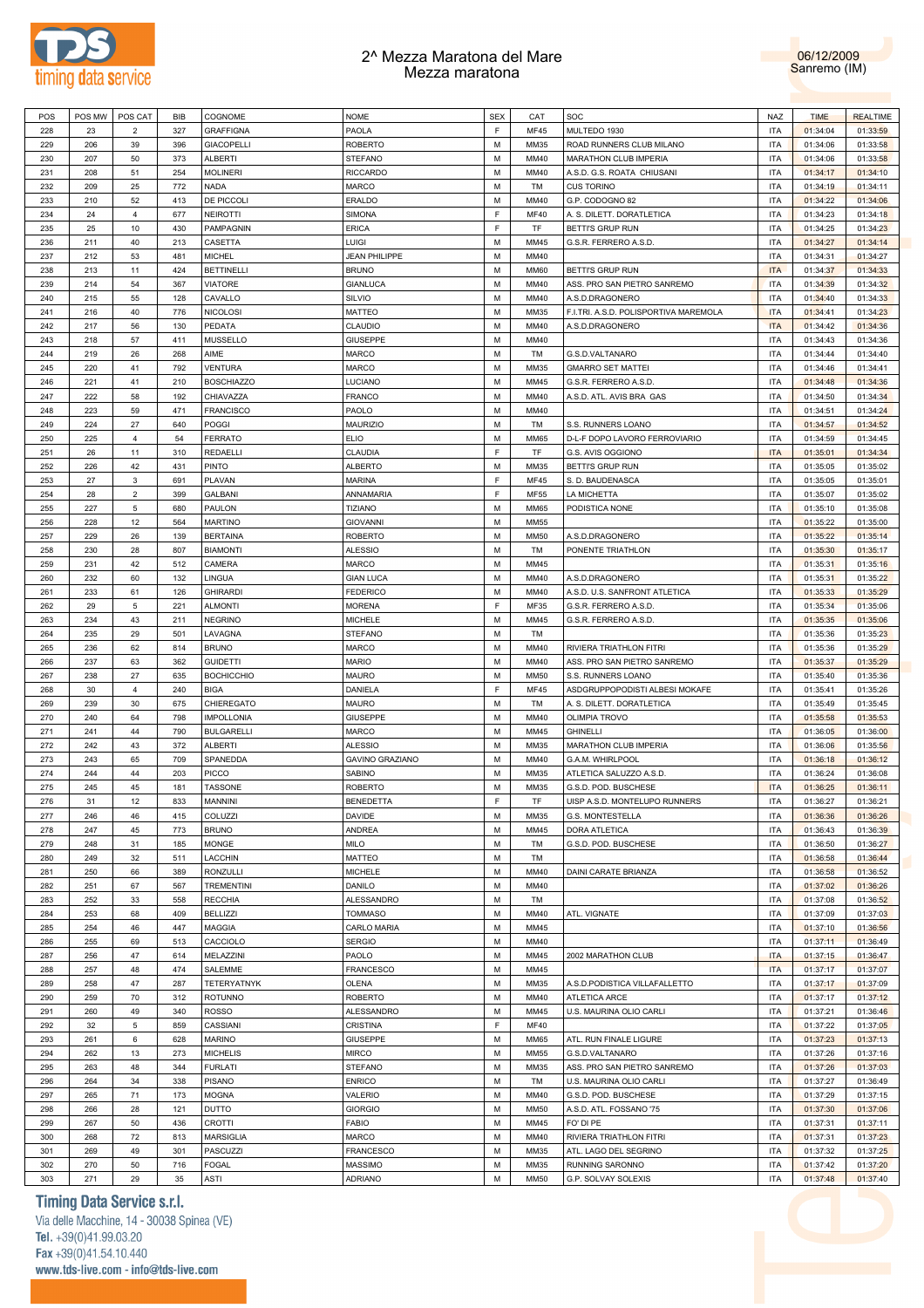



| POS | POS MW   POS CAT |                | BIB | COGNOME             | <b>NOME</b>         | <b>SEX</b> | CAT         | SOC                            | <b>NAZ</b> | <b>TIME</b> | <b>REALTIME</b> |
|-----|------------------|----------------|-----|---------------------|---------------------|------------|-------------|--------------------------------|------------|-------------|-----------------|
| 304 | 272              | 14             | 486 | MAPELLI             | <b>AMBROGIO</b>     | М          | <b>MM55</b> |                                | <b>ITA</b> | 01:37:49    | 01:37:42        |
| 305 | 273              | 30             | 159 | <b>BRIGNONE</b>     | CLAUDIO             | М          | <b>MM50</b> | G.S.D. POD. BUSCHESE           | <b>ITA</b> | 01:37:59    | 01:37:38        |
|     |                  |                | 298 | <b>DEGIOVANNI</b>   | <b>ILARIO</b>       | М          |             | A.S.D.POD. VALLE INFERNOTTO    | <b>ITA</b> |             | 01:37:48        |
| 306 | 274              | 35             |     |                     |                     |            | TM          |                                |            | 01:38:07    |                 |
| 307 | 275              | 36             | 698 | LA TROFA            | <b>FRANCESCO</b>    | М          | TM          | SPORT CITY TORINO              | <b>ITA</b> | 01:38:09    | 01:37:58        |
| 308 | 276              | 73             | 554 | <b>CULTRERA</b>     | CARLO               | М          | MM40        |                                | <b>ITA</b> | 01:38:09    | 01:38:07        |
| 309 | 33               | 13             | 577 | ZORIO               | RAMONA              | F          | TF          |                                | <b>ITA</b> | 01:38:10    | 01:37:52        |
| 310 | 277              | 37             | 491 | LARICCHIA           | <b>PATRICK</b>      | M          | TM          |                                | <b>ITA</b> | 01:38:10    | 01:37:36        |
| 311 | 278              | 74             | 333 | CAROTA              | <b>FABIO</b>        | м          | MM40        | MTB SANREMO                    | ITA        | 01:38:16    | 01:38:06        |
| 312 | 34               | 5              | 269 | <b>BOLOGNA</b>      | <b>MARINA</b>       | F          | MF45        | G.S.D.VALTANARO                | <b>ITA</b> | 01:38:19    | 01:37:52        |
| 313 | 279              | 51             | 699 | PIATTI              | MAURO               | М          | MM45        | SPORT CITY TORINO              | <b>ITA</b> | 01:38:31    | 01:38:10        |
| 314 | 280              | 38             | 849 | SIMONE              | CAPPONI             | М          | TM          |                                | <b>ITA</b> | 01:38:32    | 01:38:21        |
| 315 | 281              | 52             | 127 | MONGE               | VALTER              | м          | MM45        | A.S.D. U.S. SANFRONT ATLETICA  | <b>ITA</b> | 01:38:33    | 01:38:28        |
|     |                  |                |     |                     |                     | М          |             | PRO SAN PIETRO                 |            |             |                 |
| 316 | 282              | 31             | 857 | ANASTASIO           | <b>VINCENZO</b>     |            | <b>MM50</b> |                                | <b>ITA</b> | 01:38:34    | 01:38:25        |
| 317 | 283              | 75             | 838 | <b>SCARCELLA</b>    | LUCIANO             | м          | MM40        |                                | <b>ITA</b> | 01:38:38    | 01:38:12        |
| 318 | 284              | 39             | 576 | <b>MARTINI</b>      | SANTOS              | М          | TM          |                                | <b>ITA</b> | 01:38:42    | 01:37:48        |
| 319 | 285              | 40             | 324 | <b>ROBUTTI</b>      | LUCA                | М          | TM          | CAMBIASO RISSO RUNNING TEAM GE | <b>ITA</b> | 01:38:44    | 01:38:31        |
| 320 | 286              | 32             | 330 | VALLE               | MARIO AGOSTINO      | M          | <b>MM50</b> | PODISTICA MELE                 | <b>ITA</b> | 01:38:47    | 01:38:34        |
| 321 | 287              | 15             | 374 | <b>STUA</b>         | WILLIAM             | М          | MM55        | MARATHON CLUB IMPERIA          | <b>ITA</b> | 01:38:51    | 01:38:43        |
| 322 | 35               | 6              | 290 | <b>BRUNO FRANCO</b> | <b>MONICA</b>       | F          | MF35        | A.S.D.POD. VALLE INFERNOTTO    | <b>ITA</b> | 01:38:51    | 01:38:33        |
| 323 | 288              | 16             | 100 | <b>FARCHETTO</b>    | <b>GIOVANNI</b>     | М          | MM55        | A.S.D. ATL. FOSSANO '75        | <b>ITA</b> | 01:38:53    | 01:38:34        |
| 324 | 36               | $\overline{7}$ | 621 | <b>GHIONE</b>       | <b>ERIKA</b>        | F          | MF35        | ATLETICA CAIRO                 | <b>ITA</b> | 01:39:01    | 01:38:54        |
|     |                  |                |     |                     | ALESSANDRO          | М          |             |                                |            |             |                 |
| 325 | 289              | 76             | 278 | <b>GIUSTA</b>       |                     |            | MM40        | A.S.D. BOVES RUN               | <b>ITA</b> | 01:39:06    | 01:39:00        |
| 326 | 290              | 51             | 529 | <b>BACUCCHI</b>     | FRANCESCO           | М          | MM35        |                                | <b>ITA</b> | 01:39:11    | 01:38:45        |
| 327 | 37               | 6              | 277 | POCHARD             | NATHALIE            | F          | MF45        | A.S.D. BOVES RUN               | <b>ITA</b> | 01:39:12    | 01:38:57        |
| 328 | 38               | 14             | 580 | <b>SERRANI</b>      | <b>ELENA</b>        | F.         | TF          | G.S. LA CECCA BORGOMANERO      | <b>ITA</b> | 01:39:15    | 01:38:45        |
| 329 | 291              | 52             | 235 | <b>BATTAGLIA</b>    | <b>IVANO</b>        | М          | MM35        | ASDGRUPPOPODISTI ALBESI MOKAFE | ITA        | 01:39:17    | 01:39:02        |
| 330 | 292              | 33             | 476 | <b>KIRCHHOFF</b>    | RALF                | М          | <b>MM50</b> |                                | <b>ITA</b> | 01:39:19    | 01:38:54        |
| 331 | 293              | 77             | 404 | <b>OMINI</b>        | ANDREA              | м          | MM40        | AZZURRA GARBAGNATE M.SE        | ITA        | 01:39:20    | 01:39:09        |
| 332 | 294              | 17             | 270 | <b>TACCHINO</b>     | ORLANDO             | М          | MM55        | G.S.D.VALTANARO                | <b>ITA</b> | 01:39:22    | 01:38:58        |
| 333 | 39               | 6              | 63  | PIEROTTO            | PAOLA               | E          | MF40        | G. ALPINISTICO VERTOVESE       | <b>ITA</b> | 01:39:23    | 01:39:14        |
| 334 | 295              | 53             | 777 | <b>GUGLIELMI</b>    | ENZO                | М          | MM45        | F.I.TRI. A.S.D. TEAM HIBISCUS  | <b>ITA</b> | 01:39:24    | 01:39:09        |
| 335 |                  |                |     | <b>MORONI</b>       | LORENS              | м          |             | BETTI'S GRUP RUN               | <b>ITA</b> | 01:39:26    |                 |
|     | 296              | 78             | 429 |                     |                     | E          | MM40        |                                |            |             | 01:39:24        |
| 336 | 40               | 8              | 425 | DELLAVEDOVA         | <b>ELENA</b>        |            | MF35        | BETTI'S GRUP RUN               | <b>ITA</b> | 01:39:26    | 01:39:24        |
| 337 | 297              | 79             | 178 | <b>ALMONTI</b>      | <b>GIANLUCA</b>     | М          | MM40        | G.S.D. POD. BUSCHESE           | <b>ITA</b> | 01:39:30    | 01:39:18        |
| 338 | 298              | 53             | 180 | ZARBO               | <b>NICOLA</b>       | M          | MM35        | G.S.D. POD. BUSCHESE           | <b>ITA</b> | 01:39:30    | 01:39:19        |
| 339 | 299              | 34             | 581 | <b>GALBARINI</b>    | <b>GIUSEPPE</b>     | М          | <b>MM50</b> |                                | <b>ITA</b> | 01:39:30    | 01:38:53        |
| 340 | 300              | 80             | 129 | <b>GIORDANO</b>     | DAVIDE              | M          | MM40        | A.S.D.DRAGONERO                | <b>ITA</b> | 01:39:31    | 01:39:24        |
| 341 | 301              | 81             | 726 | <b>PISAN</b>        | <b>FAUSTO</b>       | М          | MM40        | G. S. GRAVELLONA VCO           | <b>ITA</b> | 01:39:32    | 01:39:17        |
| 342 | 302              | 82             | 733 | <b>FROVA</b>        | <b>MARIO</b>        | М          | MM40        | G.S.A. VALSESIA                | <b>ITA</b> | 01:39:33    | 01:39:25        |
| 343 | 303              | 41             | 337 | DI GIOVANNI         | <b>RICCARDO</b>     | М          | TM          | U.S. MAURINA OLIO CARLI        | <b>ITA</b> | 01:39:38    | 01:39:01        |
| 344 | 304              | 83             | 775 | CHIESA              | <b>GIANCLAUDIO</b>  | М          | MM40        | F.I.TRI ANDORA TRIATHLON       | <b>ITA</b> | 01:39:39    | 01:39:29        |
|     |                  |                |     | CAGNOTTI            | EZIO                | м          |             | A.S.D. ATL. FOSSANO '75        |            | 01:39:44    |                 |
| 345 | 305              | 54             | 95  |                     |                     |            | MM45        |                                | ITA        |             | 01:39:16        |
| 346 | 306              | 84             | 591 | CITARELLA           | <b>ROBERTO</b>      | М          | MM40        | A.S. GINNIC-CLUB PIACENZA      | <b>ITA</b> | 01:39:50    | 01:39:38        |
| 347 | 307              | 54             | 748 | CARDINO             | <b>GIULIO</b>       | м          | MM35        | ASD GENOVA TRIATHLON           | ITA        | 01:39:54    | 01:39:26        |
| 348 | 308              | 12             | 401 | CARRER              | <b>GIOVANNI</b>     | М          | MM60        | LA MICHETTA                    | <b>ITA</b> | 01:39:57    | 01:39:40        |
| 349 | 41               | 7              | 504 | <b>RIZZI</b>        | ORNELLA             | F          | MF40        |                                | ITA        | 01:39:58    | 01:39:40        |
| 350 | 309              | 13             | 155 | AIMAR               | <b>GIACOMO</b>      | М          | MM60        | G.S.D. POD. BUSCHESE           | <b>ITA</b> | 01:40:01    | 01:39:30        |
| 351 | 310              | 18             | 345 | <b>BECCARIA</b>     | <b>GIAN CARLO</b>   | М          | MM55        | ASS. PRO SAN PIETRO SANREMO    | <b>ITA</b> | 01:40:04    | 01:39:51        |
| 352 | 311              | 19             | 93  | <b>REYNAUDO</b>     | <b>ELIO</b>         | M          | <b>MM55</b> | A.S.D. ATL. FOSSANO '75        | <b>ITA</b> | 01:40:12    | 01:40:04        |
| 353 | 312              | 42             | 96  | LAMBERTO            | ALESSANDRO          | М          | TM          | A.S.D. ATL. FOSSANO '75        | <b>ITA</b> | 01:40:12    | 01:39:55        |
| 354 | 313              | 55             | 707 | <b>TOLETTI</b>      | <b>ALBERTO</b>      | M          | MM45        | G.S. MARATHON MAX              | <b>ITA</b> | 01:40:19    | 01:39:49        |
|     |                  |                |     |                     |                     |            |             |                                |            |             |                 |
| 355 | 314              | 55             | 575 | CATALANO            | <b>ADRIANO</b>      | М          | MM35        |                                | <b>ITA</b> | 01:40:22    | 01:40:14        |
| 356 | 315              | 9              | 746 | PESCAGLINI          | <b>FABIO</b>        | M          | $\sim$      | AMICI DI PAOLO CAMAIORE        | <b>ITA</b> | 01:40:25    | 01:40:22        |
| 357 | 316              | 35             | 473 | <b>FIORINI</b>      | SILVIO              | М          | <b>MM50</b> |                                | <b>ITA</b> | 01:40:29    | 01:40:19        |
| 358 | 317              | 36             | 557 | <b>BERTUZZO</b>     | CLAUDIO             | М          | <b>MM50</b> |                                | <b>ITA</b> | 01:40:36    | 01:40:14        |
| 359 | 42               | 7              | 143 | LOPEZ               | <b>JOSEFINA</b>     | F.         | MF45        | A.S.D.DRAGONERO                | <b>ITA</b> | 01:40:38    | 01:40:28        |
| 360 | 43               | 9              | 490 | LAZZARO             | VALENTINA           | F          | MF35        |                                | <b>ITA</b> | 01:40:40    | 01:40:06        |
| 361 | 318              | 56             | 398 | <b>CRESPI</b>       | <b>GIANLUCA</b>     | М          | MM35        | ROAD RUNNERS CLUB MILANO       | <b>ITA</b> | 01:40:42    | 01:40:23        |
| 362 | 319              | 37             | 612 | <b>ROMANO</b>       | <b>ANTONIO</b>      | М          | <b>MM50</b> | G.S. C.S.I. MORBEGNO           | <b>ITA</b> | 01:40:44    | 01:40:12        |
| 363 | 44               | 8              | 819 | BANIN               | <b>MARIA GRAZIA</b> | F          | MF45        | RUNNING CENTER CLUB TORINO     | <b>ITA</b> | 01:40:48    | 01:40:35        |
| 364 | 45               | 8              | 261 | <b>CUNIBERTI</b>    | DONATELLA           | F          | MF40        | A.S.D PAM MONDOVI-CHIUSA PESIO | <b>ITA</b> | 01:40:48    | 01:40:21        |
|     |                  |                |     |                     |                     |            |             |                                |            |             |                 |
| 365 | 320              | 85             | 588 | CAFFULLI            | <b>GIOVANNI</b>     | М          | MM40        | UISP ASD ORTICA TEAM           | <b>ITA</b> | 01:40:50    | 01:40:15        |
| 366 | 321              | 86             | 353 | ADAMI               | <b>GIANFRANCO</b>   | M          | MM40        | ASS. PRO SAN PIETRO SANREMO    | <b>ITA</b> | 01:40:51    | 01:40:43        |
| 367 | 322              | 43             | 199 | SARDI               | <b>NICOLA</b>       | М          | TM          | ATLETICA SALUZZO A.S.D.        | <b>ITA</b> | 01:40:52    | 01:40:18        |
| 368 | 323              | 20             | 251 | CASSUTTI            | <b>MAURO</b>        | M          | MM55        | A.S.D. G.S. ROATA CHIUSANI     | <b>ITA</b> | 01:40:53    | 01:40:44        |
| 369 | 324              | 87             | 524 | <b>GUGIATTI</b>     | STEFANO             | М          | MM40        |                                | <b>ITA</b> | 01:40:56    | 01:40:27        |
| 370 | 325              | 21             | 757 | <b>SCELLATO</b>     | SALVATORE           | M          | MM55        | ATL. PINEROLO                  | <b>ITA</b> | 01:40:57    | 01:40:44        |
| 371 | 326              | 38             | 740 | CASTAGNA            | MASSIMO             | М          | <b>MM50</b> | 2002 MARATHON CLUB             | <b>ITA</b> | 01:41:01    | 01:40:30        |
| 372 | 327              | 56             | 741 | <b>ROTA</b>         | PIERLORENZO         | M          | MM45        | 2002 MARATHON CLUB             | <b>ITA</b> | 01:41:02    | 01:40:31        |
| 373 | 328              | 22             | 197 | <b>RABINO</b>       | <b>GIANMARCO</b>    | М          | MM55        | ATLETICA SALUZZO A.S.D.        | <b>ITA</b> | 01:41:03    | 01:40:29        |
|     |                  |                |     |                     |                     |            |             |                                |            |             |                 |
| 374 | 329              | 44             | 668 | <b>FABIANO</b>      | <b>ANDREA</b>       | M          | TM          | G. P. DILETT. TAPPOROSSO       | <b>ITA</b> | 01:41:08    | 01:40:57        |
| 375 | 330              | 57             | 602 | MEDAGLIANI          | ANGELO              | М          | MM45        | G.P. AVIS PAVIA                | <b>ITA</b> | 01:41:10    | 01:40:53        |
| 376 | 331              | 58             | 785 | CALVI               | <b>FABIO</b>        | M          | MM45        | G.S. MERCURYUS                 | <b>ITA</b> | 01:41:11    | 01:40:33        |
| 377 | 332              | 59             | 605 | QUANTELLI           | <b>GIOVANNI</b>     | М          | MM45        | U.S. ACLI SCALO VOGHERA        | <b>ITA</b> | 01:41:17    | 01:40:50        |
| 378 | 333              | 60             | 604 | CASSI               | <b>GABRIELE</b>     | М          | MM45        | U.S. ACLI SCALO VOGHERA        | <b>ITA</b> | 01:41:17    | 01:40:51        |
| 379 | 334              | 61             | 764 | <b>GHIRINGHELLI</b> | <b>GUIDO</b>        | М          | MM45        | ATLETICA VARAZZE               | <b>ITA</b> | 01:41:19    | 01:41:00        |
|     |                  |                |     |                     |                     |            |             |                                |            |             |                 |

# **Timing Data Service s.r.l.**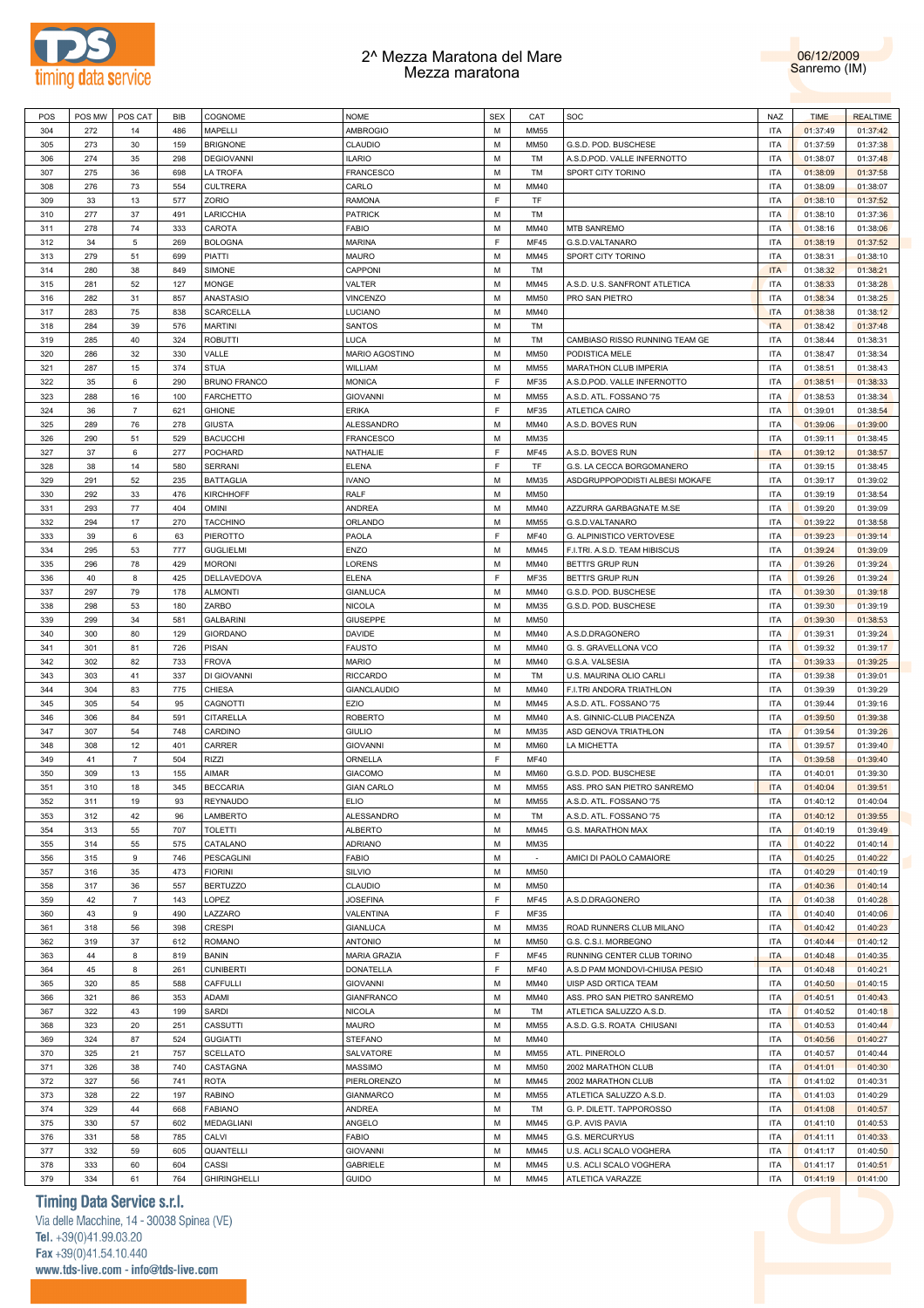



| POS        | POS MW     | POS CAT        | BIB       | COGNOME                     | NOME                               | <b>SEX</b> | CAT          | SOC                            | NAZ                      | <b>TIME</b>          | <b>REALTIME</b>      |
|------------|------------|----------------|-----------|-----------------------------|------------------------------------|------------|--------------|--------------------------------|--------------------------|----------------------|----------------------|
| 380        | 335        | 88             | 503       | RE                          | ROBERTO                            | М          | MM40         |                                | <b>ITA</b>               | 01:41:20             | 01:41:08             |
| 381        | 336        | 89             | 759       | MASTROIANNI                 | <b>CESARE</b>                      | М          | MM40         | ATL. SAN GIORGIO CERIALE       | <b>ITA</b>               | 01:41:29             | 01:41:14             |
| 382        | 337        | 14             | 666       | MANENTE                     | <b>MICHELE</b>                     | М          | <b>MM60</b>  | G. P. DILETT. TAPPOROSSO       | <b>ITA</b>               | 01:41:35             | 01:41:29             |
| 383        | 338        | 62             | 864       | <b>PORTACCIO</b>            | COSIMO                             | М          | MM45         |                                | <b>ITA</b>               | 01:41:42             | 01:41:24             |
| 384        | 339        | 63             | 846       | <b>FERRI</b>                | <b>GIAMPIERO</b>                   | М          | MM45         |                                | <b>ITA</b>               | 01:41:43             | 01:41:31             |
|            |            |                |           |                             | LUCIANO                            |            |              |                                |                          |                      |                      |
| 385        | 340        | 23             | 420       | SPINAZZOLA                  |                                    | М          | <b>MM55</b>  | G.S. MONTESTELLA               | <b>ITA</b>               | 01:41:44             | 01:41:26             |
| 386        | 341        | 24             | 131       | <b>ROSA</b>                 | CARLO                              | М          | <b>MM55</b>  | A.S.D.DRAGONERO                | <b>ITA</b>               | 01:41:49             | 01:41:19             |
| 387        | 342        | 25             | 625       | MANZONE                     | <b>GIOVANNI</b>                    | М          | <b>MM55</b>  | ATLETICA CAIRO                 | <b>ITA</b>               | 01:41:51             | 01:41:42             |
| 388        | 343        | 15             | 99        | DE ZANET                    | CORRADO                            | М          | <b>MM60</b>  | A.S.D. ATL. FOSSANO '75        | <b>ITA</b>               | 01:41:51             | 01:41:28             |
| 389        | 344        | 39             | 704       | <b>RE SARTO'</b>            | <b>GIUSEPPE</b>                    | М          | <b>MM50</b>  | ATL. SAN MARCO U.S. ACLI       | <b>ITA</b>               | 01:41:56             | 01:41:39             |
| 390        | 345        | 45             | 855       | <b>BERNARDI</b>             | ANDREA                             | М          | TM           |                                | <b>ITA</b>               | 01:41:58             | 01:41:44             |
| 391        | 346        | 57             | 603       | <b>RUSSO</b>                | <b>SEVERINO</b>                    | М          | MM35         | G.P. AVIS PAVIA                | <b>ITA</b>               | 01:41:59             | 01:41:44             |
| 392        | 347        | 58             | 97        | DE MARCHI                   | IGOR                               | М          | MM35         | A.S.D. ATL. FOSSANO '75        | <b>ITA</b>               | 01:41:59             | 01:41:42             |
| 393        | 348        | 26             | 378       | PALMA                       | <b>MICHELE</b>                     | М          | <b>MM55</b>  | UNIONE SPORTIVA CARAMAGNA      | <b>ITA</b>               | 01:42:00             | 01:41:36             |
| 394        | 349        | 46             | 184       | <b>ROSSI</b>                | <b>SERGIO</b>                      | М          | TM           | G.S.D. POD. BUSCHESE           | <b>ITA</b>               | 01:42:00             | 01:41:26             |
| 395        | 350        | 59             | 630       | <b>GRAGNANO</b>             | MASSIMO                            | М          | MM35         | ATLETICA CERIALE SAN GIORGIO   | <b>ITA</b>               | 01:42:02             | 01:41:47             |
| 396        | 351        | 60             | 714       | <b>MOROSI</b>               | ANDREA                             | М          | MM35         | PODISTICA MEZZANESE            | <b>ITA</b>               | 01:42:07             | 01:41:45             |
| 397        | 352        | 27             | 295       | <b>DEGIOVANNI</b>           | CARLO                              | М          | <b>MM55</b>  | A.S.D.POD. VALLE INFERNOTTO    | <b>ITA</b>               | 01:42:08             | 01:41:58             |
| 398        | 353        | 40             | 702       | <b>GUARNONI</b>             | ERNESTO                            | М          | <b>MM50</b>  | ATL. LIB. FAEBER UBOLDO        | <b>ITA</b>               | 01:42:08             | 01:41:31             |
| 399        | 354        | 64             |           |                             |                                    | М          | MM45         |                                | <b>ITA</b>               |                      |                      |
|            |            |                | 609       | <b>MANCIN</b>               | LUCIANO                            |            |              | TIRRENO ATLETICA CIVITAVECCHIA |                          | 01:42:09             | 01:42:04             |
| 400        | 355        | 47             | 141       | <b>RIBA</b>                 | ALESSANDRO                         | М          | TM           | A.S.D.DRAGONERO                | <b>ITA</b>               | 01:42:11             | 01:41:56             |
| 401        | 356        | 65             | 822       | PAVONE                      | FABIO                              | М          | MM45         | <b>SANREMO RUNNERS</b>         | <b>ITA</b>               | 01:42:15             | 01:41:49             |
| 402        | 357        | 66             | 770       | <b>BELLONI</b>              | <b>STEFANO</b>                     | М          | MM45         | CSI U.S.S.A.ROZZANO            | <b>ITA</b>               | 01:42:15             | 01:41:54             |
| 403        | 358        | 90             | 812       | <b>FIORINI</b>              | <b>ROBERTO</b>                     | М          | MM40         | RIVIERA TRIATHLON 1992         | <b>ITA</b>               | 01:42:18             | 01:42:13             |
| 404        | 359        | 48             | 574       | FAMA'                       | PAOLO                              | М          | TM           |                                | <b>ITA</b>               | 01:42:18             | 01:41:47             |
| 405        | 360        | 67             | 162       | <b>OLOCCO</b>               | <b>GIANPAOLO</b>                   | М          | MM45         | G.S.D. POD. BUSCHESE           | <b>ITA</b>               | 01:42:19             | 01:41:45             |
| 406        | 361        | 68             | 606       | PROCACCIANTI                | <b>MAURO</b>                       | М          | MM45         | RUNNING OLTREPO'               | <b>ITA</b>               | 01:42:22             | 01:42:10             |
| 407        | 362        | 91             | 801       | <b>PICCO</b>                | DANILO                             | М          | MM40         | PODISTICA BUSCHESE             | <b>ITA</b>               | 01:42:25             | 01:42:04             |
| 408        | 363        | 61             | 563       | <b>SCOTTO</b>               | <b>FABRIZIO</b>                    | М          | MM35         |                                | <b>ITA</b>               | 01:42:28             | 01:42:07             |
| 409        | 364        | $\overline{7}$ | 408       | CREMA                       | <b>UMBERTO</b>                     | М          | <b>MM65</b>  | ATL. VIGNATE                   | <b>ITA</b>               | 01:42:33             | 01:42:27             |
| 410        | 46         | 10             | 134       | <b>TARICCO</b>              | ANTONELLA                          | F          | MF35         | A.S.D.DRAGONERO                | <b>ITA</b>               | 01:42:33             | 01:42:19             |
| 411        |            |                |           | VOLA                        | FABIO                              | М          | MM40         |                                | <b>ITA</b>               |                      |                      |
|            | 365        | 92             | 264       |                             |                                    |            |              | A.S.D PAM MONDOVI-CHIUSA PESIO |                          | 01:42:37             | 01:42:18             |
| 412        | 366        | 62             | 730       | <b>MARTINETTO</b>           | WALTER                             | М          | MM35         | A.S.GAGLIANICO 1974            | <b>ITA</b>               | 01:42:38             | 01:42:20             |
| 413        | 367        | 41             | 466       | DE TATA                     | ROMUALDO                           | М          | <b>MM50</b>  |                                | <b>ITA</b>               | 01:42:44             | 01:42:06             |
| 414        | 368        | 93             | 328       | ONETO                       | PAOLO                              | М          | MM40         | ASD PODISTICA PERALTO GENOVA   | <b>ITA</b>               | 01:42:44             | 01:42:29             |
| 415        | 369        | 69             | 394       | LEGGIERI                    | <b>GIANPIERO</b>                   | М          | MM45         | ROAD RUNNERS CLUB MILANO       | <b>ITA</b>               | 01:42:50             | 01:42:44             |
| 416        | 370        | 63             | 336       | CAMPAGNOLO                  | CARLO                              | М          | MM35         | U.S. MAURINA OLIO CARLI        | <b>ITA</b>               | 01:42:53             | 01:42:38             |
| 417        | 371        | 49             | 183       | <b>DONADIO</b>              | LUCA                               | М          | TM           | G.S.D. POD. BUSCHESE           | <b>ITA</b>               | 01:42:54             | 01:42:23             |
| 418        | 372        | 94             | 83        | <b>RONCHI</b>               | MASSIMILIANO                       | М          | MM40         | RUNNERS BERGAMO                | <b>ITA</b>               | 01:42:55             | 01:42:20             |
| 419        | 373        | 50             | 244       | <b>FERRARO</b>              | MAURO                              | М          | TM           | ASDGRUPPOPODISTI ALBESI MOKAFE | <b>ITA</b>               | 01:42:56             | 01:42:37             |
| 420        | 374        | 70             | 393       | <b>DELLI CARRI</b>          | <b>CIRO</b>                        | M          | MM45         | C.S.I. U.S.S.A. ROZZANO        | <b>ITA</b>               | 01:42:59             | 01:42:39             |
| 421        | 47         | 11             | 827       | GUZZI                       | <b>CRISTINA</b>                    | E          | MF35         | U.S. SAN VITTORE OLONA         | <b>ITA</b>               | 01:43:02             | 01:42:48             |
| 422        | 375        | 95             | 688       | <b>FERRERO</b>              | <b>EUGENIO</b>                     | М          | MM40         | S. D. BAUDENASCA               | <b>ITA</b>               | 01:43:09             | 01:42:47             |
| 423        | 376        | 71             | 689       | PEIRETTI                    | <b>MARCO</b>                       | М          | MM45         | S. D. BAUDENASCA               | <b>ITA</b>               | 01:43:10             | 01:42:48             |
| 424        | 377        | 72             | 468       | <b>SERROTTI</b>             | CORRADO                            | М          | MM45         |                                | <b>ITA</b>               | 01:43:10             | 01:43:08             |
| 425        | 378        | 28             | 686       |                             | <b>GIUSEPPE</b>                    | М          | <b>MM55</b>  |                                | <b>ITA</b>               |                      |                      |
|            |            |                |           | <b>AUDENINO</b>             |                                    |            |              | S. D. BAUDENASCA               |                          | 01:43:10             | 01:42:47             |
| 426        | 379        | 73             | 418       | <b>GALLARATI</b>            | <b>ELIO</b>                        | М          | MM45         | G.S. MONTESTELLA               | <b>ITA</b>               | 01:43:14             | 01:43:04             |
| 427        | 380        | 74             | 520       | <b>GABATEL</b>              | <b>IVAN</b>                        | М          | MM45         |                                |                          |                      | 01:42:58             |
| 428        | 48         | 9              | 65        | LANFRANCHI                  | ORIANA                             | E          |              |                                | <b>ITA</b>               | 01:43:20             |                      |
| 429        | 381        | 96             | 610       |                             |                                    |            | <b>MF40</b>  | G. ALPINISTICO VERTOVESE       | <b>ITA</b>               | 01:43:26             | 01:43:13             |
| 430        | 382        |                |           | LEPERA                      | <b>GIUSEPPE</b>                    | М          | MM40         | G.S. C.S.I. MORBEGNO           | <b>ITA</b>               | 01:43:28             | 01:42:59             |
| 431        |            | 64             | 762       | <b>BIANCHINI</b>            | STEFANO                            | M          | MM35         | ATLETICA SAN MARCO BUSTO       | <b>ITA</b>               | 01:43:30             | 01:43:15             |
| 432        | 383        | 42             | 160       | SAVOCA                      | SALVATORE                          | М          | <b>MM50</b>  | G.S.D. POD. BUSCHESE           | <b>ITA</b>               | 01:43:31             | 01:43:00             |
|            | 384        | 51             | 802       | MAGLIO                      | <b>STEFANO</b>                     | M          | TM           | PODISTICA M.D.S.               | <b>ITA</b>               | 01:43:34             | 01:43:12             |
| 433        | 385        | 75             | 711       | <b>FRENDINO</b>             | PIETRO                             | М          | MM45         | ATL. 3V                        | <b>ITA</b>               | 01:43:38             | 01:43:19             |
| 434        | 386        | 52             | 230       | SATTAMINO                   | ANDREA                             | M          | TM           | ASDGRUPPOPODISTI ALBESI MOKAFE | <b>ITA</b>               | 01:43:43             | 01:43:33             |
| 435        | 387        | 53             | 547       | CARBONE                     | FABIO                              | M          | TM           |                                | <b>ITA</b>               | 01:43:44             | 01:43:20             |
| 436        | 388        | 97             | 585       |                             |                                    | M          | MM40         | UISP ASD ORTICA TEAM           | <b>ITA</b>               |                      |                      |
|            |            |                |           | MALTESE                     | <b>VINCENZO</b><br><b>MAURIZIO</b> |            |              |                                |                          | 01:43:50             | 01:43:25             |
| 437        | 389        | 98             | 445       | TANZI                       |                                    | M          | MM40         | ASD MARATONETI MIRANDOLESI     | <b>ITA</b>               | 01:43:56             | 01:43:38             |
| 438        | 390        | 54             | 198       | <b>AIMONE</b>               | <b>VITTORINO</b>                   | M          | TM           | ATLETICA SALUZZO A.S.D.        | <b>ITA</b>               | 01:43:57             | 01:43:22             |
| 439        | 391        | 65             | 534       | LOTITO                      | <b>FRANCESCO</b>                   | M          | MM35         |                                | <b>ITA</b>               | 01:43:59             | 01:43:50             |
| 440        | 49         | 3              | 754       | LEONCINI                    | <b>FEDERICA</b>                    | F          | <b>MF55</b>  | ATL. CASONE NOCETO             | <b>ITA</b>               | 01:44:02             | 01:43:56             |
| 441        | 392        | 55             | 299       | POSSETTO                    | <b>SERGIO</b>                      | M          | TM           | A.S.D.POD. VALLE INFERNOTTO    | <b>ITA</b>               | 01:44:03             | 01:43:43             |
| 442        | 393        | 76             | 169       | <b>CULASSO</b>              | <b>MASSIMO</b>                     | M          | MM45         | G.S.D. POD. BUSCHESE           | <b>ITA</b>               | 01:44:04             | 01:43:32             |
| 443        | 394        | 66             | 843       | PINZIN                      | <b>JOSEPH</b>                      | М          | MM35         |                                | <b>ITA</b>               | 01:44:10             | 01:43:36             |
| 444        | 395        | 16             | 410       | D'ANGELO                    | <b>DOMENICO</b>                    | M          | <b>MM60</b>  | G.P. VILLASANTESE              | <b>ITA</b>               | 01:44:11             | 01:43:54             |
| 445        | 396        | 67             | 522       | <b>CINOTTI</b>              | MICHELE                            | М          | MM35         |                                | <b>ITA</b>               | 01:44:11             | 01:43:36             |
| 446        | 397        | 99             | 33        | <b>FERRANDO</b>             | <b>FABRIZIO</b>                    | M          | MM40         | G.S.D. SAI FRECCE BIANCHE POD  | <b>ITA</b>               | 01:44:16             | 01:43:59             |
| 447        | 398        | 43             | 195       | <b>DEMARIA</b>              | <b>FRANCO</b>                      | M          | <b>MM50</b>  | ATLETICA SALUZZO A.S.D.        | <b>ITA</b>               | 01:44:17             | 01:43:43             |
| 448        | 50         | 12             | 565       | <b>BIAMONTI</b>             | ANTONELLA                          | F          | MF35         |                                | <b>ITA</b>               | 01:44:20             | 01:43:50             |
| 449        | 399        | 100            | 467       |                             | <b>TOMER</b>                       | M          | MM40         |                                | <b>ITA</b>               | 01:44:21             |                      |
|            |            |                |           | <b>BROUDE</b>               |                                    |            |              |                                |                          |                      | 01:44:04             |
| 450        | 400        | 44             | 352       | <b>MOSNA</b>                | <b>TEODORO</b>                     | M          | <b>MM50</b>  | ASS. PRO SAN PIETRO SANREMO    | <b>ITA</b>               | 01:44:32             | 01:44:21             |
| 451        | 401        | 68             | 789       | <b>VIGNA</b>                | <b>FLAVIO</b>                      | М          | MM35         | G.S.R. FERRERO A.S.D.          | <b>ITA</b>               | 01:44:34             | 01:44:07             |
| 452        | 402        | 45             | 239       | <b>MILANO</b>               | LUIGI                              | M          | <b>MM50</b>  | ASDGRUPPOPODISTI ALBESI MOKAFE | <b>ITA</b>               | 01:44:37             | 01:44:26             |
| 453        | 403        | 17             | 676       | MAIULLARI                   | <b>MARIO</b>                       | M          | <b>MM60</b>  | A. S. DILETT. DORATLETICA      | <b>ITA</b>               | 01:44:43             | 01:44:40             |
| 454<br>455 | 404<br>405 | 77<br>69       | 43<br>550 | PEROTTI<br><b>BRAMBILLA</b> | PIERPAOLO<br>MAURO                 | M<br>M     | MM45<br>MM35 | NUOVA POD. CENTOBUCHI          | <b>ITA</b><br><b>ITA</b> | 01:44:46<br>01:44:48 | 01:44:15<br>01:44:40 |

## **Timing Data Service s.r.l.**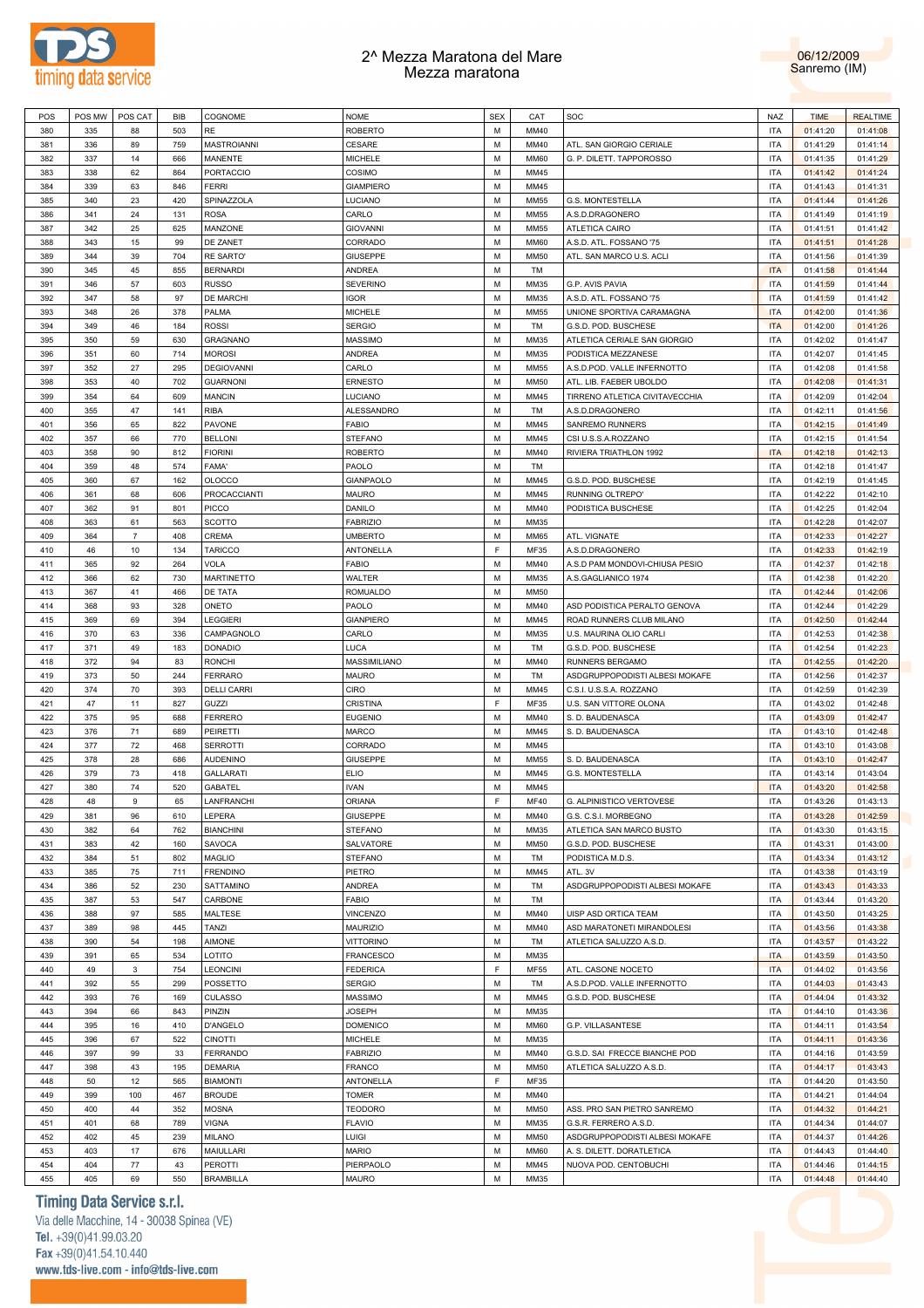



| POS |     | POS MW   POS CAT | BIB | COGNOME          | <b>NOME</b>         | <b>SEX</b> | CAT         | SOC                            | NAZ        | <b>TIME</b> | <b>REALTIME</b> |
|-----|-----|------------------|-----|------------------|---------------------|------------|-------------|--------------------------------|------------|-------------|-----------------|
|     |     |                  |     |                  |                     |            |             |                                |            |             |                 |
| 456 | 406 | 29               | 829 | <b>RODIGARI</b>  | <b>FRANCO</b>       | М          | <b>MM55</b> | U.S.C. CAPRIASCHESE CH         | <b>ITA</b> | 01:44:54    | 01:44:29        |
| 457 | 51  | $\overline{2}$   | 346 | <b>NEGRI</b>     | PATRIZIA            | F          | <b>MF50</b> | ASS. PRO SAN PIETRO SANREMO    | <b>ITA</b> | 01:44:56    | 01:44:52        |
| 458 | 52  | 9                | 661 | <b>AZZATO</b>    | ANGELA              | F          | <b>MF45</b> | <b>AVIS TORINO</b>             | ITA        | 01:44:58    | 01:44:58        |
| 459 | 407 | 101              | 174 | <b>BRAMARDO</b>  | PIERPAOLO           | М          | MM40        | G.S.D. POD. BUSCHESE           | ITA        | 01:45:00    | 01:44:33        |
| 460 | 408 | 78               | 485 | <b>BORDIN</b>    | <b>LUIGI</b>        | М          | MM45        |                                | ITA        | 01:45:06    | 01:44:58        |
|     |     |                  |     |                  |                     |            |             |                                |            |             |                 |
| 461 | 409 | 56               | 540 | <b>BONI</b>      | SIMONE              | М          | TM          |                                | ITA        | 01:45:09    | 01:44:52        |
| 462 | 53  | 13               | 583 | <b>ROSSELLI</b>  | <b>ELEONORA</b>     | F.         | MF35        | PODISTICA ARONA                | ITA        | 01:45:12    | 01:44:40        |
| 463 | 410 | 46               | 266 | <b>BOTTO</b>     | <b>AMBROGIO</b>     | М          | MM50        | A.S.D PAM MONDOVI-CHIUSA PESIO | ITA        | 01:45:13    | 01:44:47        |
| 464 | 411 | 57               | 196 | <b>GIRAUDO</b>   | <b>ROBERTO</b>      | M          | TM          | ATLETICA SALUZZO A.S.D.        | ITA        | 01:45:16    | 01:44:42        |
| 465 | 412 | 102              | 796 | <b>BAZZICHI</b>  | <b>ANDREA</b>       | М          | MM40        | <b>MONACO</b>                  | <b>ITA</b> | 01:45:16    | 01:45:12        |
|     |     |                  |     |                  |                     |            |             |                                |            |             |                 |
| 466 | 413 | 47               | 444 | CASARINI         | VANNI               | М          | <b>MM50</b> | CORASSORI MODENA               | <b>ITA</b> | 01:45:18    | 01:44:49        |
| 467 | 414 | 18               | 220 | SOLARO           | <b>BRUNO</b>        | М          | MM60        | G.S.R. FERRERO A.S.D           | ITA        | 01:45:18    | 01:45:01        |
| 468 | 54  | 10               | 464 | <b>GIORS</b>     | <b>ERICA</b>        | F.         | <b>MF40</b> |                                | ITA        | 01:45:20    | 01:45:08        |
| 469 | 55  | 10               | 271 | <b>RUBALDO</b>   | <b>FRANCA</b>       | F          | <b>MF45</b> | G.S.D.VALTANARO                | <b>ITA</b> | 01:45:24    | 01:44:58        |
| 470 | 415 | 30               | 280 | <b>ROVERA</b>    | WALTER              | М          | <b>MM55</b> | A.S.D.PODISTICA VILLAFALLETTO  | <b>ITA</b> | 01:45:25    | 01:45:00        |
|     |     |                  |     |                  |                     |            |             |                                |            |             |                 |
| 471 | 416 | 70               | 519 | <b>RUMI</b>      | LUIGI               | М          | MM35        |                                | ITA        | 01:45:26    | 01:45:15        |
| 472 | 417 | 31               | 533 | <b>JURA</b>      | <b>GIUSEPPE</b>     | М          | <b>MM55</b> |                                | ITA        | 01:45:29    | 01:45:12        |
| 473 | 418 | 58               | 865 | <b>MAGHIGNAT</b> | KAMBIZ              | М          | TM          |                                | ITA        | 01:45:31    | 01:45:13        |
| 474 | 419 | 103              | 509 | <b>RECAGNO</b>   | VALERIO             | М          | MM40        |                                | ITA        | 01:45:32    | 01:45:04        |
| 475 | 56  | 11               | 61  | <b>ACCORIGI</b>  | KATIA               | F          | <b>MF40</b> | ATL. LA TORRE                  | ITA        | 01:45:36    | 01:45:29        |
|     |     |                  |     |                  |                     |            |             |                                |            |             |                 |
| 476 | 420 | 71               | 381 | GAMBACORTA       | VALERIO             | М          | MM35        | UNIONE SPORTIVA CARAMAGNA      | <b>ITA</b> | 01:45:38    | 01:45:15        |
| 477 | 421 | 72               | 489 | RIILI            | <b>GIUSEPPE</b>     | М          | MM35        |                                | ITA        | 01:45:42    | 01:45:12        |
| 478 | 422 | 73               | 629 | PARODI           | <b>GIANBATTISTA</b> | М          | MM35        | ATL. RUN FINALE LIGURE         | ITA        | 01:45:43    | 01:45:10        |
| 479 | 423 | 104              | 598 | <b>NEGRI</b>     | <b>MARCO</b>        | М          | MM40        | ATL. IRIENSE VOGHERA           | <b>ITA</b> | 01:45:44    | 01:45:11        |
|     |     |                  |     |                  |                     | М          |             |                                |            |             |                 |
| 480 | 424 | 59               | 820 | <b>BIANCO</b>    | <b>MARCO</b>        |            | TM          | SANDAMIANESE                   | ITA        | 01:45:47    | 01:45:02        |
| 481 | 57  | 11               | 660 | QUARANTA         | ANNA                | F          | <b>MF45</b> | <b>AVIS TORINO</b>             | ITA        | 01:45:51    | 01:45:49        |
| 482 | 425 | 105              | 743 | CAIRO            | <b>ENRICO</b>       | М          | MM40        | <b>ACQUIRUNNERS</b>            | ITA        | 01:45:54    | 01:45:42        |
| 483 | 426 | 74               | 539 | <b>PICCOLI</b>   | <b>MARCO FURIO</b>  | М          | MM35        |                                | ITA        | 01:45:55    | 01:45:33        |
| 484 | 427 | 48               | 655 | <b>KOSTZANDI</b> | MIHALY              | М          | MM50        | G.S. RIV-SKF E. AGNELLI        | ITA        | 01:46:13    | 01:46:06        |
|     |     |                  |     |                  |                     |            |             |                                |            |             |                 |
| 485 | 428 | 106              | 535 | VALENTE          | <b>MAURIZIO</b>     | М          | MM40        |                                | ITA        | 01:46:16    | 01:45:57        |
| 486 | 429 | 32               | 219 | <b>FISSORE</b>   | <b>BARTOLOMEO</b>   | М          | <b>MM55</b> | G.S.R. FERRERO A.S.D.          | ITA        | 01:46:17    | 01:45:56        |
| 487 | 430 | 60               | 835 | LAZZERI          | <b>ROBERTO</b>      | М          | TM          | UISP A.S.D. MONTELUPO RUNNERS  | ITA        | 01:46:21    | 01:46:14        |
| 488 | 431 | 61               | 207 | DE FILIPPO       | <b>MARIO</b>        | М          | TM          | G.S.R. FERRERO A.S.D.          | ITA        | 01:46:27    | 01:46:13        |
| 489 | 432 | 79               | 587 | <b>DEZIO</b>     | <b>BORTOLO</b>      | М          | MM45        | UISP ASD ORTICA TEAM           | ITA        | 01:46:41    | 01:46:14        |
|     |     |                  |     |                  |                     |            |             |                                |            |             |                 |
| 490 | 433 | 107              | 566 | MAZZEO           | COSMA ROBERTO       | М          | MM40        |                                | ITA        | 01:46:43    | 01:46:02        |
| 491 | 434 | 33               | 335 | <b>GEMITI</b>    | <b>ANTONIO</b>      | М          | <b>MM55</b> | U.S. MAURINA OLIO CARLI        | ITA        | 01:46:47    | 01:46:36        |
| 492 | 435 | 49               | 492 | <b>VALFRE</b>    | <b>GIORGIO</b>      | М          | MM50        |                                | ITA        | 01:46:56    | 01:46:52        |
|     |     |                  | 383 | <b>REDIGOLO</b>  | <b>GIORGIO</b>      | М          | MM45        |                                | ITA        | 01:34:54    | 01:34:47        |
|     |     |                  | 620 | <b>LUCIA</b>     | LIVIO               | М          | MM35        | ATLETICA CAIRO                 | ITA        | 01:46:59    | 01:46:50        |
|     |     |                  |     |                  |                     |            |             |                                |            |             |                 |
|     |     |                  | 498 | <b>SGORBINI</b>  | DANIELE             | М          | TM          |                                | ITA        | 01:47:03    | 01:46:54        |
|     |     |                  | 783 | <b>NEBIOLO</b>   | <b>FRANCO</b>       | М          | <b>MM55</b> | <b>FREE SPORT</b>              | ITA        | 01:47:13    | 01:46:48        |
|     |     |                  | 135 | <b>CROSIO</b>    | DANIELE             | М          | MM45        | A.S.D.DRAGONERO                | ITA        | 01:47:14    | 01:46:49        |
|     |     |                  | 272 | <b>DELFORNO</b>  | <b>GIANLUIGI</b>    | М          | <b>MM50</b> | G.S.D.VALTANARO                | ITA        | 01:47:18    | 01:46:50        |
|     |     |                  | 852 | ANGOTTI          | PAOLO               | М          | MM60        |                                | ITA        | 01:47:28    | 01:46:50        |
|     |     |                  |     |                  |                     |            |             |                                |            |             |                 |
|     |     |                  | 694 | AGLI'            | CHRISTIAN           | М          | MM35        | ATLETICA VALPELLICE            | ITA        | 01:47:30    | 01:47:16        |
|     |     |                  | 286 | SALVAGNO         | <b>MARCO</b>        | М          | MM55        | A.S.D.PODISTICA VILLAFALLETTO  | <b>ITA</b> | 01:47:31    | 01:47:05        |
|     |     |                  | 465 | <b>SERVETTI</b>  | <b>GIULIANO</b>     | М          | <b>MM50</b> |                                | <b>ITA</b> | 01:47:31    | 01:47:26        |
|     |     |                  | 387 | <b>BROCCO</b>    | <b>SILVIO</b>       | М          | MM45        | ATL. U.S. NERVIANESE 1919      | <b>ITA</b> | 01:47:34    | 01:47:23        |
|     |     |                  | 593 | <b>DOSI</b>      | <b>ELISA</b>        | F.         | TF          | G.P. PUBBLICA ASS.NZA BUSSETO  | <b>ITA</b> | 01:47:34    | 01:47:23        |
|     |     |                  |     |                  |                     |            |             |                                |            |             |                 |
|     |     |                  | 84  | <b>MONGE</b>     | <b>FABRIZIO</b>     | М          | TM          | POD VILLAFALETTO               | ITA        | 01:47:35    | 01:47:08        |
|     |     |                  | 722 | <b>MORANDI</b>   | ANDREA              | М          | MM45        | P&C PODISMOECAZZEGGIO          | ITA        | 01:47:36    | 01:47:24        |
|     |     |                  | 800 | <b>BALBIANO</b>  | EZIO                | М          | MM40        | POD. SETZU LEINI UISP          | ITA        | 01:47:38    | 01:47:21        |
|     |     |                  | 212 | <b>STEFANO</b>   | GIUSEPPE            | М          | MM45        | G.S.R. FERRERO A.S.D.          | ITA        | 01:47:38    | 01:47:23        |
|     |     |                  | 217 | MATERA           | <b>MICHELE</b>      | М          | <b>MM55</b> | G.S.R. FERRERO A.S.D.          | ITA        | 01:47:39    | 01:47:24        |
|     |     |                  |     |                  |                     |            |             |                                |            |             |                 |
|     |     |                  | 487 | CASSANI          | DONATELLA           | F          | <b>MF40</b> |                                | ITA        | 01:47:40    | 01:47:33        |
|     |     |                  | 376 | <b>MORNICO</b>   | <b>ALESSIA</b>      | F          | MF35        | UNIONE SPORTIVA CARAMAGNA      | ITA        | 01:47:40    | 01:47:15        |
|     |     |                  | 377 | DELLAVALLE       | ANDREA              | М          | MM35        | UNIONE SPORTIVA CARAMAGNA      | ITA        | 01:47:40    | 01:47:15        |
|     |     |                  | 622 | <b>GAVIOLI</b>   | SILVANA             | F          | <b>MF50</b> | ATLETICA CAIRO                 | ITA        | 01:47:41    | 01:47:33        |
|     |     |                  |     |                  |                     |            |             |                                |            |             |                 |
|     |     |                  | 766 | <b>BENEVENTI</b> | <b>STEFANO</b>      | М          | MM35        | CAI LIGURE                     | ITA        | 01:47:47    | 01:47:26        |
|     |     |                  | 530 | <b>RULLO</b>     | <b>MARCO</b>        | М          | <b>MM60</b> |                                | <b>ITA</b> | 01:47:50    | 01:47:13        |
|     |     |                  | 618 | <b>FERRANTE</b>  | <b>FLAVIO</b>       | М          | MM40        | ATLETICA VARAZZE               | <b>ITA</b> | 01:47:50    | 01:47:50        |
|     |     |                  | 484 | BALDASSARRE      | <b>MARCO</b>        | М          | MM35        |                                | ITA        | 01:47:51    | 01:47:45        |
|     |     |                  | 233 | <b>BIANCO</b>    | <b>FAUSTO</b>       | М          | MM35        | ASDGRUPPOPODISTI ALBESI MOKAFE | ITA        | 01:47:52    | 01:47:29        |
|     |     |                  |     |                  |                     |            |             |                                |            |             |                 |
|     |     |                  | 285 | <b>MARENGO</b>   | OSVALDO             | М          | <b>MM60</b> | A.S.D.PODISTICA VILLAFALLETTO  | ITA        | 01:47:52    | 01:47:26        |
|     |     |                  | 825 | PEINETTI         | <b>FABRIZIO</b>     | М          | MM35        | SPORT CITY BASE RUNNING        | ITA        | 01:47:55    | 01:47:39        |
|     |     |                  | 806 | TOMASSELLI       | ROBERTA PATRIZIA    | F          | <b>MF45</b> | POL. CORNIGLIANESE             | ITA        | 01:47:58    | 01:47:21        |
|     |     |                  | 794 | <b>DOVIZIANO</b> | <b>SERGIO</b>       | M          | MM70        | <b>GS VALTANARO</b>            | ITA        | 01:47:59    | 01:47:49        |
|     |     |                  |     |                  |                     |            |             |                                |            |             |                 |
|     |     |                  | 734 | <b>BERGAMIN</b>  | SAURO               | М          | <b>MM55</b> | A.S. AMATORI SPORT             | ITA        | 01:48:02    | 01:48:00        |
|     |     |                  | 158 | AIMAR            | VALTER              | M          | <b>MM55</b> | G.S.D. POD. BUSCHESE           | ITA        | 01:48:17    | 01:47:45        |
|     |     |                  | 844 | ABBAL            | STÈPHANE            | М          | MM35        |                                | ITA        | 01:48:19    | 01:48:15        |
|     |     |                  | 727 | VANDONI          | LORENZO             | M          | MM40        | U.S.C. MARATHON VERBANIA       | ITA        | 01:48:19    | 01:47:44        |
|     |     |                  | 728 | <b>D'URSO</b>    | <b>FRANCO</b>       | М          | TM          | U.S.C. MARATHON VERBANIA       | ITA        | 01:48:20    | 01:47:45        |
|     |     |                  |     |                  |                     |            |             |                                |            |             |                 |
|     |     |                  | 238 | CHIARLE          | CLAUDIO             | M          | MM40        | ASDGRUPPOPODISTI ALBESI MOKAFE | ITA        | 01:48:23    | 01:47:55        |
|     |     |                  | 594 | <b>PACINI</b>    | MARCO               | М          | MM35        | G.P. PUBBLICA ASS.NZA BUSSETO  | ITA        | 01:48:23    | 01:48:12        |
|     |     |                  | 721 | <b>CERESINI</b>  | ADALBERTO           | М          | <b>MM55</b> | P&C PODISMOECAZZEGGIO          | ITA        | 01:48:24    | 01:48:13        |
|     |     |                  | 363 | LEONE            | PIETRO              | M          | MM40        | ASS. PRO SAN PIETRO SANREMO    | ITA        | 01:48:25    | 01:48:16        |

## **Timing Data Service s.r.l.**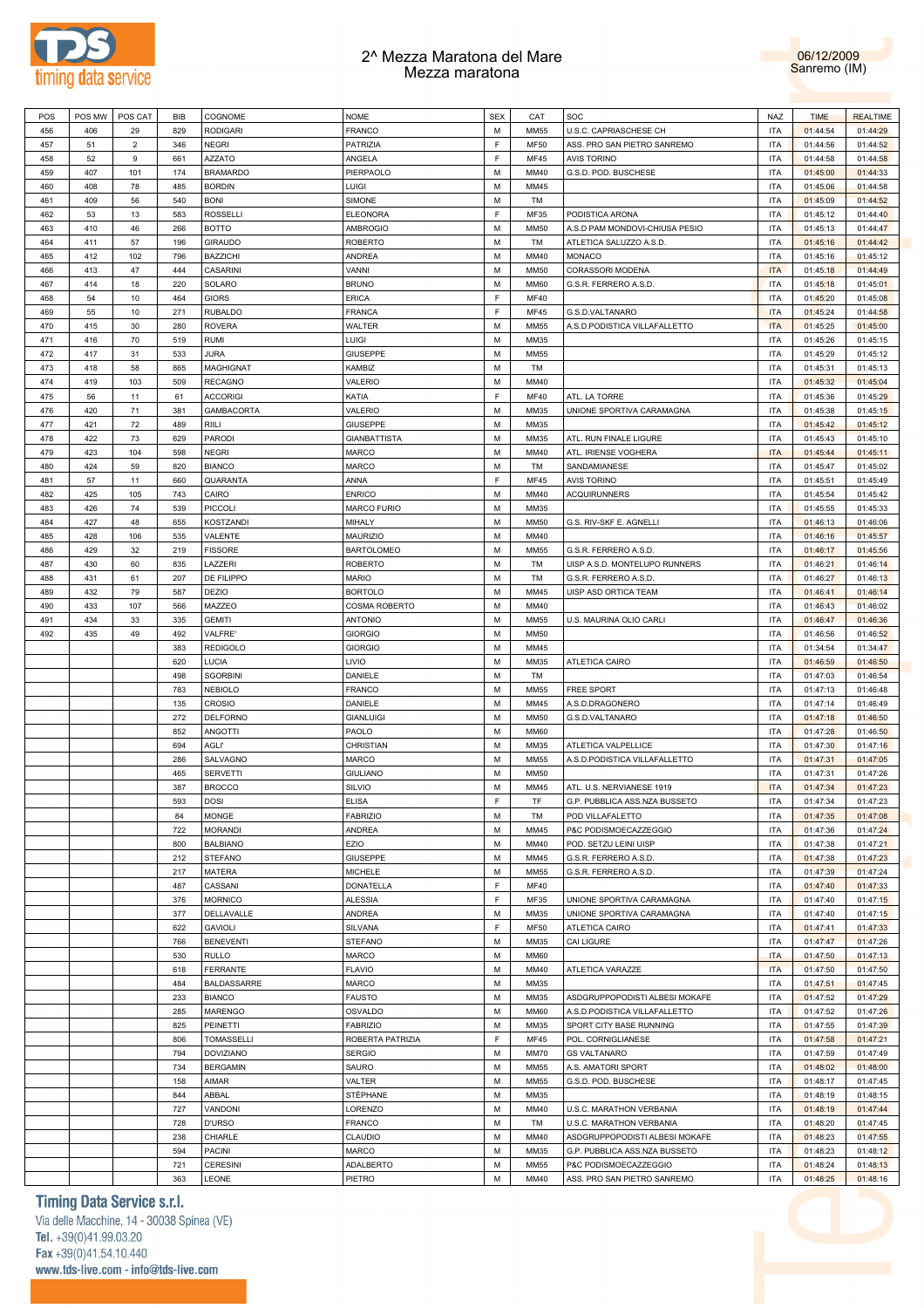



| POS | POS MW | POS CAT | BIB | COGNOME           | <b>NOME</b>       | <b>SEX</b> | CAT         | SOC                            | <b>NAZ</b> | <b>TIME</b> | <b>REALTIME</b> |
|-----|--------|---------|-----|-------------------|-------------------|------------|-------------|--------------------------------|------------|-------------|-----------------|
|     |        |         | 667 | <b>BERTOLINO</b>  | CARLO             | M          | <b>MM60</b> | G. P. DILETT. TAPPOROSSO       | <b>ITA</b> | 01:48:26    | 01:48:05        |
|     |        |         | 170 | POLZELLA          | <b>GIUSEPPE</b>   | M          | MM40        |                                | <b>ITA</b> | 01:48:28    | 01:47:56        |
|     |        |         |     |                   |                   |            |             | G.S.D. POD. BUSCHESE           |            |             |                 |
|     |        |         | 717 | <b>BIANCHETTI</b> | <b>ALFREDO</b>    | M          | <b>MM70</b> | <b>RUNNER VARESE</b>           | <b>ITA</b> | 01:48:32    | 01:48:13        |
|     |        |         | 477 | PASCHETTO         | CARLO             | M          | MM40        |                                | <b>ITA</b> | 01:48:34    | 01:48:09        |
|     |        |         | 313 | PEDEMONTE         | <b>ELVIO</b>      | M          | <b>MM60</b> | DELTA SPEDIZIONI GE            | <b>ITA</b> | 01:48:37    | 01:48:37        |
|     |        |         | 314 | MOI               | <b>GIOVANNA</b>   | F          | <b>MF55</b> | DELTA SPEDIZIONI GE            | <b>ITA</b> | 01:48:38    | 01:48:38        |
|     |        |         | 284 | <b>FASSI</b>      | <b>GIOVANNA</b>   | F          | <b>MF50</b> | A.S.D.PODISTICA VILLAFALLETTO  | <b>ITA</b> | 01:48:44    | 01:48:24        |
|     |        |         |     |                   |                   |            |             |                                |            |             |                 |
|     |        |         | 71  | <b>VERZA</b>      | <b>ROBERTO</b>    | M          | MM40        | GS AVIS TREVIGLIO G.BRUSAFERRI | <b>ITA</b> | 01:48:45    | 01:48:10        |
|     |        |         | 308 | LOCATELLI         | ANTONELLA         | F          | <b>MF45</b> | ATL. FRI.MA.S.                 | <b>ITA</b> | 01:48:46    | 01:48:30        |
|     |        |         | 307 | COMI              | GIANCARLO         | M          | MM45        | ATL. FRI.MA.S.                 | <b>ITA</b> | 01:48:46    | 01:48:30        |
|     |        |         | 718 | <b>FOGLIANI</b>   | <b>FRANCO</b>     | M          | <b>MM50</b> | P&C PODISMOECAZZEGGIO          | <b>ITA</b> | 01:48:47    | 01:48:35        |
|     |        |         | 821 | <b>GROSSO</b>     | SABRINA           | F          | MF35        | <b>SANREMO RUNNERS</b>         | <b>ITA</b> | 01:48:54    | 01:48:28        |
|     |        |         |     |                   |                   |            |             |                                |            |             |                 |
|     |        |         | 663 | <b>BERTONE</b>    | <b>ELENA</b>      | F          | MF35        | <b>AVIS TORINO</b>             | <b>ITA</b> | 01:48:54    | 01:48:49        |
|     |        |         | 151 | CHIARI            | CLAUDIA           | F          | MF40        | G.S.D. POD. BUSCHESE           | <b>ITA</b> | 01:48:57    | 01:48:26        |
|     |        |         | 449 | <b>D'ARIENZO</b>  | <b>DOMENICO</b>   | M          | MM45        |                                | <b>ITA</b> | 01:49:02    | 01:48:50        |
|     |        |         | 461 | FRANCESCHELLI     | <b>OLIVIER</b>    | M          | MM40        |                                | <b>ITA</b> | 01:49:04    | 01:49:01        |
|     |        |         | 332 | <b>TORRE</b>      | <b>GIOVANNI</b>   | M          | MM45        | ATLETICA VALLE SCRIVIA         | <b>ITA</b> | 01:49:09    | 01:48:53        |
|     |        |         |     |                   |                   |            |             |                                |            |             |                 |
|     |        |         | 234 | <b>RAVIOLA</b>    | EZIO              | M          | MM45        | ASDGRUPPOPODISTI ALBESI MOKAFE | <b>ITA</b> | 01:49:09    | 01:48:47        |
|     |        |         | 123 | <b>INGUSCIO</b>   | <b>GIORGIO</b>    | M          | <b>MM50</b> | A.S.D. ATL. FOSSANO '75        | <b>ITA</b> | 01:49:11    | 01:48:43        |
|     |        |         | 650 | <b>BICHI</b>      | ADA               | F          | <b>MF50</b> | ATL CUMIANA STILCAR            | <b>ITA</b> | 01:49:22    | 01:49:13        |
|     |        |         | 153 | MONASTEROLO       | DANIELA           | F          | <b>MF45</b> | G.S.D. POD. BUSCHESE           | <b>ITA</b> | 01:49:30    | 01:48:58        |
|     |        |         | 209 | QUAGLIA           | <b>ROBERTO</b>    | M          | MM40        |                                | <b>ITA</b> |             | 01:49:16        |
|     |        |         |     |                   |                   |            |             | G.S.R. FERRERO A.S.D.          |            | 01:49:33    |                 |
|     |        |         | 142 | <b>SULIS</b>      | <b>ELISABETTA</b> | F          | <b>MF50</b> | A.S.D.DRAGONERO                | <b>ITA</b> | 01:49:34    | 01:49:24        |
|     |        |         | 237 | <b>EMMA</b>       | <b>ROCCO</b>      | M          | <b>MM60</b> | ASDGRUPPOPODISTI ALBESI MOKAFE | <b>ITA</b> | 01:49:36    | 01:49:28        |
|     |        |         | 175 | <b>DOTTA</b>      | <b>MASSIMO</b>    | M          | MM40        | G.S.D. POD. BUSCHESE           | <b>ITA</b> | 01:49:40    | 01:49:17        |
|     |        |         | 553 | <b>BARBERO</b>    | CRISTINA          | F          | MF35        |                                | <b>ITA</b> | 01:49:48    | 01:49:28        |
|     |        |         | 541 | <b>GALLIANO</b>   | PIERLUIGI         | M          | MM40        |                                | <b>ITA</b> | 01:49:56    | 01:49:19        |
|     |        |         |     |                   |                   |            |             |                                |            |             |                 |
|     |        |         | 861 | GILI              | CARLOTTA          | F          | MF35        |                                | <b>ITA</b> | 01:49:57    | 01:49:40        |
|     |        |         | 860 | <b>VIRBINO</b>    | ANTONELLO         | M          | MM40        |                                | <b>ITA</b> | 01:49:58    | 01:49:41        |
|     |        |         | 788 | VEZZOSI           | <b>ANTONIO</b>    | M          | MM45        | G.S.COLOGNORA DI COMPITO       | <b>ITA</b> | 01:50:00    | 01:49:53        |
|     |        |         | 56  | <b>GAGLIARDI</b>  | MASSIMO           | M          | <b>MM50</b> | POL. MEZZALUNA VILLANOVA ASTI  | <b>ITA</b> | 01:50:03    | 01:49:52        |
|     |        |         |     |                   |                   | M          |             |                                |            |             |                 |
|     |        |         | 193 | <b>SARDI</b>      | <b>ROBERTO</b>    |            | <b>MM60</b> | ATLETICA SALUZZO A.S.D.        | <b>ITA</b> | 01:50:13    | 01:49:41        |
|     |        |         | 517 | SIGALA            | VALENTINA         | F          | MF35        |                                | <b>ITA</b> | 01:50:14    | 01:49:46        |
|     |        |         | 738 | CAVALLERO         | <b>GIANFELICE</b> | M          | <b>MM55</b> | <b>SESIA RUNNING</b>           | <b>ITA</b> | 01:50:15    | 01:49:39        |
|     |        |         | 510 | <b>BARCHI</b>     | ANDREA            | M          | TM          |                                | <b>ITA</b> | 01:50:37    | 01:50:10        |
|     |        |         | 364 | LITTARDI          | MATTEO            | M          | $\sim$      | ASS. PRO SAN PIETRO SANREMO    | <b>ITA</b> | 01:50:39    | 01:50:28        |
|     |        |         |     |                   |                   | M          |             |                                |            |             |                 |
|     |        |         | 665 | MASSERANO         | <b>IVO</b>        |            | <b>MM70</b> | CEDAS FIAT GRUPPO PODISMO      | <b>ITA</b> | 01:50:40    | 01:50:33        |
|     |        |         | 823 | <b>BOSCO</b>      | <b>ALESSIO</b>    | M          | MM40        | <b>SNREMO RUNNERS</b>          | <b>ITA</b> | 01:50:41    | 01:50:14        |
|     |        |         | 168 | <b>DEMARIA</b>    | <b>SILVIO</b>     | M          | MM45        | G.S.D. POD. BUSCHESE           | <b>ITA</b> | 01:50:48    | 01:50:19        |
|     |        |         | 623 | <b>FERRI</b>      | CRISTINA          | F          | MF40        | ATLETICA CAIRO                 | <b>ITA</b> | 01:50:49    | 01:50:41        |
|     |        |         | 451 | ZANOTTI           | SIMONA            | F          | MF35        |                                | <b>ITA</b> | 01:50:56    | 01:50:46        |
|     |        |         | 55  | MENZIO            | MARIA ANGELA      | F          | MF40        | POL. MEZZALUNA VILLANOVA ASTI  | <b>ITA</b> | 01:50:57    | 01:50:44        |
|     |        |         |     |                   |                   |            |             |                                |            |             |                 |
|     |        |         | 516 | VALLEGRA          | <b>ROBERTO</b>    | M          | TM          |                                | <b>ITA</b> | 01:50:57    | 01:50:54        |
|     |        |         | 793 | <b>RANGHETTI</b>  | PIETRO            | M          | MM40        | GRUPPO PODISTICO RHODENSE CSI  | <b>ITA</b> | 01:51:05    | 01:50:52        |
|     |        |         | 348 | CANELLA           | <b>FERRUCCIO</b>  | M          | MM45        | ASS. PRO SAN PIETRO SANREMO    | <b>ITA</b> | 01:51:10    | 01:50:54        |
|     |        |         | 161 | <b>GOZZARINO</b>  | <b>ENRICO</b>     | M          | MM45        | G.S.D. POD. BUSCHESE           | <b>ITA</b> | 01:51:12    | 01:50:41        |
|     |        |         | 715 |                   |                   | F          |             | PODISTICA MEZZANESE            |            |             |                 |
|     |        |         |     | MILANI            | <b>SIMONA</b>     |            | MF35        |                                | <b>ITA</b> | 01:51:30    | 01:51:07        |
|     |        |         | 369 | <b>BOZZANA</b>    | <b>SILVIA</b>     | F          | <b>TF</b>   | ASS. PRO SAN PIETRO SANREMO    | <b>ITA</b> | 01:51:41    | 01:51:21        |
|     |        |         | 685 | SORASSO           | <b>MARGHERITA</b> | E          | <b>MF50</b> | S. D. BAUDENASCA               | <b>ITA</b> | 01:51:53    | 01:51:42        |
|     |        |         | 687 | <b>MAESTRO</b>    | <b>ADRIANO</b>    | M          |             | S. D. BAUDENASCA               | <b>ITA</b> | 01:51:57    | 01:51:34        |
|     |        |         | 154 | CASTELLINO        | RENATO            | M          | MM70        | G.S.D. POD. BUSCHESE           | <b>ITA</b> | 01:52:04    | 01:51:35        |
|     |        |         |     |                   |                   | F          | <b>MF50</b> |                                |            |             |                 |
|     |        |         | 247 | COMBA             | <b>GIUSEPPINA</b> |            |             | A.S.D. PODISTICA 2000 MARENE   | <b>ITA</b> | 01:52:05    | 01:51:29        |
|     |        |         | 152 | <b>BODRERO</b>    | MARIELLA          | F          | <b>MF40</b> | G.S.D. POD. BUSCHESE           | <b>ITA</b> | 01:52:06    | 01:51:36        |
|     |        |         | 246 | COSTAMAGNA        | CLAUDIO           | M          | <b>MM55</b> | A.S.D. PODISTICA 2000 MARENE   | <b>ITA</b> | 01:52:08    | 01:51:31        |
|     |        |         | 470 | <b>GIARDINO</b>   | <b>GIUSEPPE</b>   | M          | <b>MM55</b> |                                | <b>ITA</b> | 01:52:11    | 01:51:57        |
|     |        |         | 804 | <b>MORESCHI</b>   | NAZZARENO         | M          | <b>MM65</b> | PODISTICA VAL DI PESA          | <b>ITA</b> | 01:52:27    | 01:52:18        |
|     |        |         | 573 | GOSO              | ALESSANDRO        | M          | MM45        |                                | <b>ITA</b> | 01:52:31    | 01:52:18        |
|     |        |         |     |                   |                   |            |             |                                |            |             |                 |
|     |        |         | 572 | SCIOLE'           | <b>MIRELLA</b>    | F          | MF45        |                                | <b>ITA</b> | 01:52:32    | 01:52:18        |
|     |        |         | 227 | SAVIGLIANO        | GIANPAOLO         | M          | <b>MM55</b> | ASDGRUPPOPODISTI ALBESI MOKAFE | <b>ITA</b> | 01:52:37    | 01:52:17        |
|     |        |         | 735 | VIOLA             | <b>ATTILIO</b>    | M          | <b>MM55</b> | GRUPPO AMICI CORSA PETTINENGO  | <b>ITA</b> | 01:52:47    | 01:52:22        |
|     |        |         | 805 | MAZZINI           | LORENZO           | M          | MM35        | PODISTICA VAL DI PESA          | <b>ITA</b> | 01:52:48    | 01:52:22        |
|     |        |         |     | SAETTONE          | <b>MARIOLINA</b>  | F          | MF35        | A.S.D.DRAGONERO                | <b>ITA</b> | 01:52:50    | 01:52:20        |
|     |        |         | 137 |                   |                   |            |             |                                |            |             |                 |
|     |        |         | 507 | CARAVAGGIO        | MARCO             | M          | MM40        |                                | <b>ITA</b> | 01:52:51    | 01:52:22        |
|     |        |         | 309 | PASSONI           | ENZO              | М          | <b>MM55</b> | G.S. AVIS OGGIONO              | <b>ITA</b> | 01:52:53    | 01:52:14        |
|     |        |         | 525 | <b>MAGINI</b>     | <b>ROBERTA</b>    | F          | MF35        |                                | <b>ITA</b> | 01:53:02    | 01:52:56        |
|     |        |         | 38  | <b>SORIA</b>      | ANDREA            | M          | MM35        | <b>ACQUIRUNNERS</b>            | <b>ITA</b> | 01:53:04    | 01:52:46        |
|     |        |         |     |                   |                   |            |             |                                |            |             |                 |
|     |        |         | 672 | <b>BELLATO</b>    | <b>GIANLUCA</b>   | M          | MM45        | G.S. ATL. NICHELINO            | <b>ITA</b> | 01:53:06    | 01:52:35        |
|     |        |         | 756 | LORENZONI         | <b>IVAN</b>       | M          | <b>MM50</b> | ATL. MELITO                    | <b>ITA</b> | 01:53:16    | 01:52:59        |
|     |        |         | 446 | <b>MICHELINI</b>  | <b>FRANCA</b>     | F          | <b>MF55</b> | CIRC.RICREATIVO CITTANOVA      | <b>ITA</b> | 01:53:18    | 01:52:50        |
|     |        |         | 191 | <b>BERARDO</b>    | PAOLO             | M          | MM45        | A.S.D.ATLETICA CARMAGNOLA      | <b>ITA</b> | 01:53:18    | 01:52:57        |
|     |        |         | 811 | ZANATTA           | <b>GIANFRANCO</b> | M          | <b>MM65</b> | PONTELUNGO BO                  | <b>ITA</b> | 01:53:21    | 01:53:08        |
|     |        |         |     |                   |                   |            |             |                                |            |             |                 |
|     |        |         | 248 | <b>ROVETO</b>     | <b>GIOVANNI</b>   | M          | <b>MM50</b> | A.S.D. PODISTICA 2000 MARENE   | <b>ITA</b> | 01:53:26    | 01:52:51        |
|     |        |         | 616 | LORGNA            | <b>GIAN LUIGI</b> | M          | <b>MM60</b> | ATL. ARCI FAVARO               | <b>ITA</b> | 01:53:30    | 01:52:52        |
|     |        |         | 570 | VEZZA             | LORENZO           | М          | <b>MM50</b> |                                | <b>ITA</b> | 01:53:33    | 01:53:10        |
|     |        |         | 706 | <b>STRADA</b>     | ROBERTO           | М          | <b>MM50</b> | G.A.P. SARONNO                 | <b>ITA</b> | 01:53:35    | 01:53:22        |
|     |        |         | 562 | VALLA             | <b>STEFANIA</b>   | F          | <b>MF40</b> |                                | <b>ITA</b> | 01:53:36    | 01:53:24        |
|     |        |         |     |                   |                   |            |             |                                |            |             |                 |

# **Timing Data Service s.r.l.**

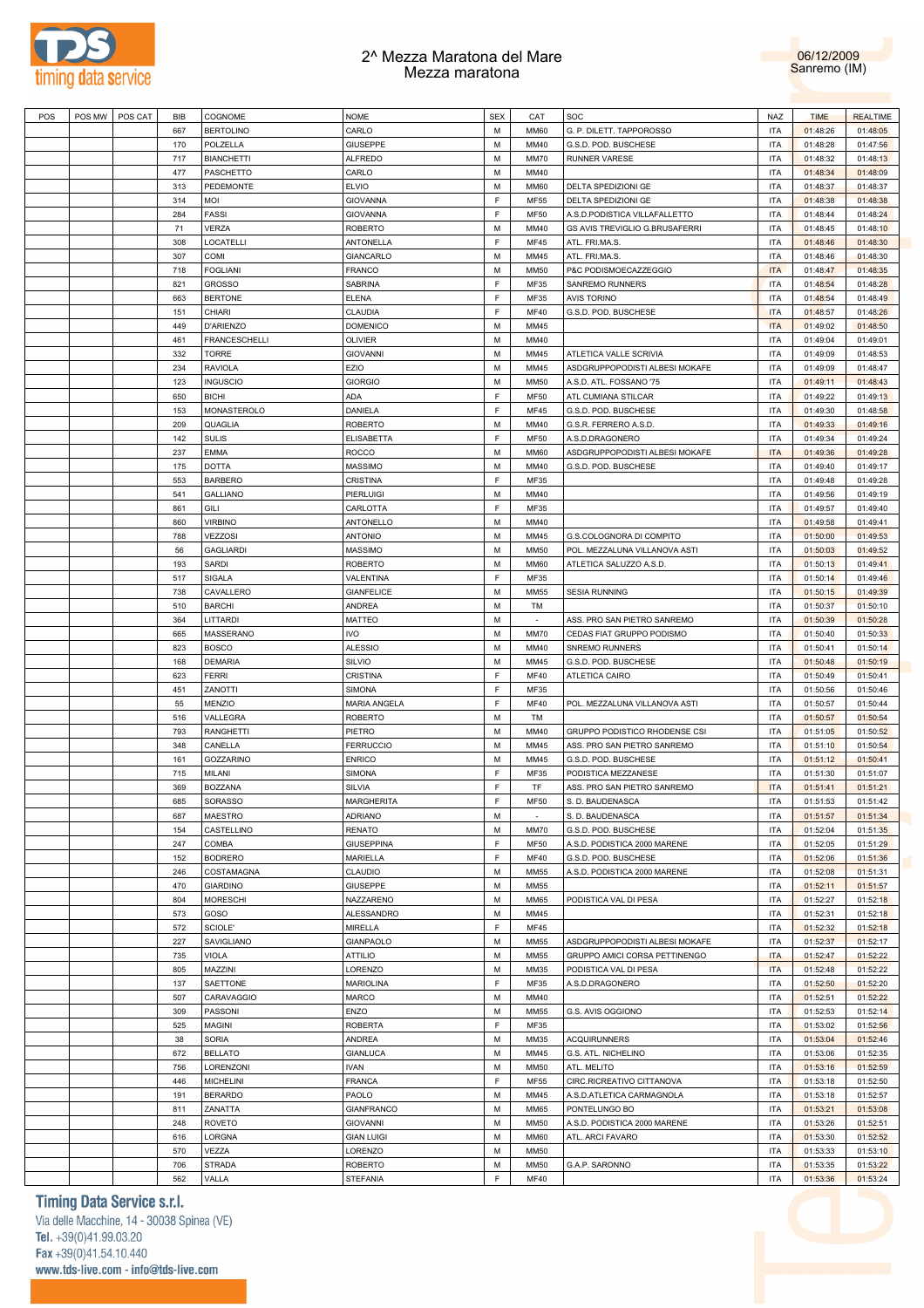



| POS | POS MW   POS CAT | <b>BIB</b> | COGNOME              | <b>NOME</b>        | <b>SEX</b>  | CAT         | SOC                            | NAZ        | <b>TIME</b> | <b>REALTIME</b> |
|-----|------------------|------------|----------------------|--------------------|-------------|-------------|--------------------------------|------------|-------------|-----------------|
|     |                  | 79         | <b>RUSSO</b>         | <b>MARIO</b>       | M           | <b>MM50</b> | GS AVIS TREVIGLIO G.BRUSAFERRI | <b>ITA</b> | 01:53:39    | 01:53:03        |
|     |                  | 282        | <b>ALESSO</b>        | <b>FRANCO</b>      | M           | <b>MM65</b> | A.S.D.PODISTICA VILLAFALLETTO  | <b>ITA</b> | 01:53:40    | 01:53:15        |
|     |                  | 755        | <b>EVANGELISTI</b>   | LUISA              | F           | <b>MF50</b> | ATL. MELITO                    | <b>ITA</b> | 01:53:44    | 01:53:26        |
|     |                  | 34         | <b>GARDINO</b>       | <b>ROBERTO</b>     | M           | MM45        | G.S.D. SAI FRECCE BIANCHE POD  | <b>ITA</b> | 01:53:46    | 01:53:31        |
|     |                  | 256        | <b>APINELLI</b>      | SIMONE             | M           | MM35        | A.S.D. G.S. ROATA CHIUSANI     | <b>ITA</b> | 01:53:58    | 01:53:28        |
|     |                  | 736        | <b>RIVADOSSI</b>     | <b>GIAN ANDREA</b> | M           | <b>MM65</b> | <b>GSA POLLONE</b>             | <b>ITA</b> | 01:54:01    | 01:53:42        |
|     |                  | 737        | COMMUNARA            | CINZIA             | E           | <b>MF40</b> | PIETRO MICCA BIELLA            | <b>ITA</b> | 01:54:02    | 01:53:43        |
|     |                  | 544        | COCCARELLI           | <b>FERNANDO</b>    | M           | <b>MM50</b> |                                | <b>ITA</b> | 01:54:06    | 01:53:42        |
|     |                  | 252        | <b>COMOTTI</b>       | <b>DOMENICO</b>    | M           | MM40        | A.S.D. G.S. ROATA CHIUSANI     | <b>ITA</b> | 01:54:14    | 01:53:44        |
|     |                  | 388        | <b>GOBBI</b>         | PAOLA              | F           | <b>MF45</b> | ATL. CINISELLO                 | <b>ITA</b> | 01:54:18    | 01:54:02        |
|     |                  | 77         | <b>TRESOLDI</b>      | <b>ALFREDO</b>     | M           | TM          | GS AVIS TREVIGLIO G.BRUSAFERRI | <b>ITA</b> | 01:54:20    | 01:53:46        |
|     |                  | 480        | AIAZZI               | PIERO              | M           | MM45        |                                | <b>ITA</b> | 01:54:22    | 01:53:56        |
|     |                  | 361        | GATTI                | CATERINA           | E           | <b>MF40</b> | ASS. PRO SAN PIETRO SANREMO    | <b>ITA</b> | 01:54:25    | 01:53:52        |
|     |                  | 36         | <b>FARACI</b>        | PINO               | M           | <b>MM60</b> | <b>ACQUIRUNNERS</b>            | <b>ITA</b> | 01:54:30    | 01:54:19        |
|     |                  | 87         | PELAGALLI            | PAOLA              | E           | <b>MF40</b> | <b>CASTELLO RUNNING</b>        | <b>ITA</b> | 01:54:36    | 01:54:28        |
|     |                  | 236        | <b>RANZONE</b>       | <b>MARIO</b>       | M           | <b>MM50</b> | ASDGRUPPOPODISTI ALBESI MOKAFE | <b>ITA</b> | 01:54:40    | 01:54:26        |
|     |                  | 182        | <b>MONGE</b>         | <b>MANLIO</b>      | M           | TM          | G.S.D. POD. BUSCHESE           | <b>ITA</b> | 01:54:46    | 01:54:15        |
|     |                  |            |                      |                    | E           |             |                                |            |             |                 |
|     |                  | 366        | <b>PERRONE</b>       | <b>STELLA</b>      | E           | <b>MF40</b> | ASS. PRO SAN PIETRO SANREMO    | <b>ITA</b> | 01:54:47    | 01:54:36        |
|     |                  | 20         | CANTINI              | LAURA              |             | ÷.          | G.S. VALGEROLA CIAPPARELL      | <b>ITA</b> | 01:54:50    | 01:54:28        |
|     |                  | 8          | PIGANZOLI            | <b>MATTIA</b>      | M           |             | G.S. VALGEROLA CIAPPARELL      | <b>ITA</b> | 01:54:51    | 01:54:29        |
|     |                  | 26         | CHIAPPINO            | <b>GIOVANNA</b>    | E           | <b>MF45</b> | ATL. OVADESE ORMIG             | <b>ITA</b> | 01:54:52    | 01:54:18        |
|     |                  | 627        | <b>VERRANI MASIN</b> | PAOLO              | M           | <b>MM55</b> | <b>ATLETICA CAIRO</b>          | <b>ITA</b> | 01:54:53    | 01:54:32        |
|     |                  | 824        | <b>VITTONE</b>       | <b>CHIRA</b>       | E           | <b>MF45</b> | SPORT CITY                     | <b>ITA</b> | 01:54:53    | 01:54:37        |
|     |                  | 460        | LISATO               | <b>ALFIO</b>       | M           | MM35        |                                | <b>ITA</b> | 01:55:03    | 01:54:50        |
|     |                  | 514        | <b>BONDIO</b>        | <b>NICOLETTA</b>   | E           | <b>MF40</b> |                                | <b>ITA</b> | 01:55:07    | 01:54:36        |
|     |                  | 568        | ZANOLI               | <b>GIUSEPPE</b>    | M           | MM40        |                                | <b>ITA</b> | 01:55:14    | 01:54:38        |
|     |                  | 469        | PAOLINO              | <b>DAVIDE</b>      | M           | TM          |                                | <b>ITA</b> | 01:55:17    | 01:54:53        |
|     |                  | 304        | SANVITO              | <b>CLAUDIO</b>     | M           | <b>MM55</b> | G.S. SAN MICHELE               | <b>ITA</b> | 01:55:20    | 01:54:51        |
|     |                  | 858        | <b>USBERTI</b>       | <b>FRANCESCA</b>   | E           | TF          | <b>AQUI RUN</b>                | <b>ITA</b> | 01:55:22    | 01:55:05        |
|     |                  | 279        | <b>MIGLIORE</b>      | <b>ESTER</b>       | F           | MF55        | A.S.D.PODISTICA VILLAFALLETTO  | <b>ITA</b> | 01:55:37    | 01:55:18        |
|     |                  | 608        | <b>MONTAGNA</b>      | <b>MARCELLO</b>    | M           | MM40        | RUNNING OLTREPO'               | <b>ITA</b> | 01:55:55    | 01:55:43        |
|     |                  | 488        | <b>FERRERO</b>       | <b>FULVIO</b>      | M           | TM          |                                | <b>ITA</b> | 01:55:59    | 01:55:35        |
|     |                  | 478        | AMELIO               | <b>NICOLA</b>      | M           | TM          |                                | <b>ITA</b> | 01:56:03    | 01:55:40        |
|     |                  | 515        | <b>BIANCHI</b>       | VALERIA            | F           | MF35        |                                | <b>ITA</b> | 01:56:07    | 01:55:24        |
|     |                  | 349        | CAMPI                | MARZIA             | $\mathsf F$ | <b>MF45</b> | ASS. PRO SAN PIETRO SANREMO    | <b>ITA</b> | 01:56:07    | 01:55:36        |
|     |                  | 638        | <b>FERSINI</b>       | <b>IMMACOLATA</b>  | $\mathsf F$ | <b>MF60</b> | S.S. RUNNERS LOANO             | <b>ITA</b> | 01:56:19    | 01:56:12        |
|     |                  | 724        | <b>BAGALA'</b>       | <b>NANCY</b>       | $\mathsf F$ | <b>MF45</b> | G. S. GRAVELLONA VCO           | <b>ITA</b> | 01:56:35    | 01:56:28        |
|     |                  | 725        | <b>RUSSILLO</b>      | <b>GIUSEPPE</b>    | M           | <b>MM55</b> | G. S. GRAVELLONA VCO           | <b>ITA</b> | 01:56:37    | 01:56:30        |
|     |                  | 165        | <b>SERENO</b>        | PAOLO              | M           | MM45        | G.S.D. POD. BUSCHESE           | <b>ITA</b> | 01:56:43    | 01:56:08        |
|     |                  | 422        | LONGONI              | <b>EMILIO</b>      | M           | <b>MM60</b> | G.S. AVIS - SEREGNO            | <b>ITA</b> | 01:56:56    | 01:56:28        |
|     |                  | 556        | <b>BUSCA</b>         | <b>IVANA</b>       | F           | MF35        |                                | <b>ITA</b> | 01:57:08    | 01:56:30        |
|     |                  | 853        | SANDRI               | ALESSANDRA         | F           | MF35        |                                | <b>ITA</b> | 01:57:11    | 01:56:33        |
|     |                  | 836        | <b>BELLINO</b>       | <b>MARIO</b>       | M           | MM35        |                                | <b>ITA</b> | 01:57:30    | 01:57:12        |
|     |                  | 76         | <b>RAMPONI</b>       | PIERANGELA         | F           | MF55        | GS AVIS TREVIGLIO G.BRUSAFERRI | <b>ITA</b> | 01:57:33    | 01:57:26        |
|     |                  | 350        | <b>BUSATTA</b>       | M. ANTONIA         | F           | <b>MF65</b> | ASS. PRO SAN PIETRO SANREMO    | <b>ITA</b> | 01:57:37    | 01:57:32        |
|     |                  | 258        | <b>GHIGO</b>         | <b>GIORGIA</b>     | F           | MF35        | A.S.D. G.S. ROATA CHIUSANI     | <b>ITA</b> | 01:57:49    | 01:57:21        |
|     |                  | 329        | CANEPA               | <b>RENATO</b>      | M           | TM          | PODISTICA MELE                 | <b>ITA</b> | 01:57:51    | 01:57:14        |
|     |                  | 850        | <b>UBOLDI</b>        | MANUELA            | F           | <b>MF45</b> |                                | <b>ITA</b> | 01:57:54    | 01:57:42        |
|     |                  | 75         | <b>MORINO</b>        | ORNELLA            | E           | MF45        | GS AVIS TREVIGLIO G.BRUSAFERRI | <b>ITA</b> | 01:57:58    | 01:57:24        |
|     |                  | 288        | <b>BERGESE</b>       | <b>SIMONA</b>      | F           | TF          | A.S.D.PODISTICA VILLAFALLETTO  | <b>ITA</b> | 01:58:09    | 01:57:51        |
|     |                  | 28         | <b>ROLANDO</b>       | <b>FRANCO</b>      | M           | <b>MM55</b> | ATL. OVADESE ORMIG             | <b>ITA</b> | 01:58:10    | 01:57:37        |
|     |                  | 531        | <b>BUFFA</b>         | <b>GIAMPIERO</b>   | M           | <b>MM60</b> |                                | <b>ITA</b> | 01:58:35    | 01:58:10        |
|     |                  | 482        | PANINI               | UGO                | M           | <b>MM55</b> |                                | <b>ITA</b> | 01:58:36    | 01:58:11        |
|     |                  | 292        | <b>RIBOTTA</b>       | <b>STEFANIA</b>    | F           | TF          | A.S.D.POD. VALLE INFERNOTTO    | <b>ITA</b> | 01:58:37    | 01:58:17        |
|     |                  | 343        | ABBO                 | <b>INO</b>         | M           | <b>MM60</b> | A.S. 'FOCE' SANREMO            | <b>ITA</b> | 01:58:38    | 01:58:00        |
|     |                  | 795        | <b>BERTONE</b>       | PAOLO              | M           | <b>MM55</b> | MERCURIO NOVARA                | <b>ITA</b> | 01:58:58    | 01:58:39        |
|     |                  | 27         | MENZIO               | <b>MERI</b>        | F           | <b>MF40</b> | ATL. OVADESE ORMIG             | <b>ITA</b> | 01:59:10    | 01:58:38        |
|     |                  | 681        | ALBERTIN             | WALTER             | M           | <b>MM60</b> | PODISTICA NONE                 | <b>ITA</b> | 01:59:11    | 01:58:40        |
|     |                  | 584        | ZANETTI              | <b>MICHELA</b>     | F           | MF35        | PODISTICA ARONA                | <b>ITA</b> | 01:59:15    | 01:58:44        |
|     |                  | 442        | DI GIACOMO           | NICOLETTA          | F           | MF50        | G.P. AVIS SUZZARA              | <b>ITA</b> | 01:59:16    | 01:59:11        |
|     |                  | 177        | <b>BROCCHETTO</b>    | <b>MARIO</b>       | M           | MM40        | G.S.D. POD. BUSCHESE           | <b>ITA</b> | 01:59:17    | 01:58:41        |
|     |                  | 774        | <b>TAPPA</b>         | MARCELLO           | M           | <b>MM60</b> |                                | <b>ITA</b> |             |                 |
|     |                  |            |                      |                    |             |             |                                |            | 01:59:33    | 01:58:55        |
|     |                  | 148        | <b>BALBO</b>         | <b>FEDERICA</b>    | F           | MF35        | G.S.D. POD. BUSCHESE           | <b>ITA</b> | 01:59:36    | 01:59:01        |
|     |                  | 493        | <b>INVERNIZZI</b>    | <b>UMBERTO</b>     | M           | MM45        |                                | <b>ITA</b> | 01:59:51    | 01:59:11        |
|     |                  | 483        | LANTERI              | LUCA               | M           | MM40        |                                | <b>ITA</b> | 01:59:53    | 01:59:47        |
|     |                  | 462        | <b>MENEGHETTI</b>    | <b>TIZIANO</b>     | M           | MM40        |                                | <b>ITA</b> | 01:59:55    | 01:59:35        |
|     |                  | 380        | <b>GRAMEGNA</b>      | LAURA              | F           | <b>MF40</b> | UNIONE SPORTIVA CARAMAGNA      | <b>ITA</b> | 01:59:58    | 01:59:34        |
|     |                  | 458        | <b>ROCCA</b>         | MASSIMILIANO       | M           | MM40        |                                | <b>ITA</b> | 02:00:00    | 01:59:44        |
|     |                  | 457        | <b>RANDO</b>         | <b>CLAUDIO</b>     | M           | MM40        |                                | <b>ITA</b> | 02:00:00    | 01:59:45        |
|     |                  | 274        | <b>BALDO</b>         | <b>MIRCO</b>       | M           | <b>MM50</b> | G.S.D.VALTANARO                | <b>ITA</b> | 02:00:09    | 01:59:40        |
|     |                  | 320        | <b>MELILLO</b>       | <b>GIANCARLA</b>   | F           | MF55        | MARATONETI GENOVESI            | <b>ITA</b> | 02:00:36    | 01:59:59        |
|     |                  | 552        | LAURIA               | <b>DONATELLA</b>   | E           | MF35        |                                | <b>ITA</b> | 02:00:42    | 02:00:32        |
|     |                  | 416        | LARATTA              | LEONARDO           | M           | <b>MM55</b> | <b>G.S. MONTESTELLA</b>        | <b>ITA</b> | 02:00:49    | 02:00:29        |
|     |                  | 417        | <b>BRUNETTI</b>      | CATERINA           | E           | <b>MF50</b> | G.S. MONTESTELLA               | <b>ITA</b> | 02:00:49    | 02:00:30        |
|     |                  | 719        | <b>TOVAGLIERI</b>    | ANGELO             | M           | <b>MM50</b> | P&C PODISMOECAZZEGGIO          | <b>ITA</b> | 02:01:00    | 02:00:48        |
|     |                  | 548        | CHIAPPUCCI           | SONIA              | F           | <b>TF</b>   |                                | <b>ITA</b> | 02:01:01    | 02:00:56        |

**Timing Data Service s.r.l.** 

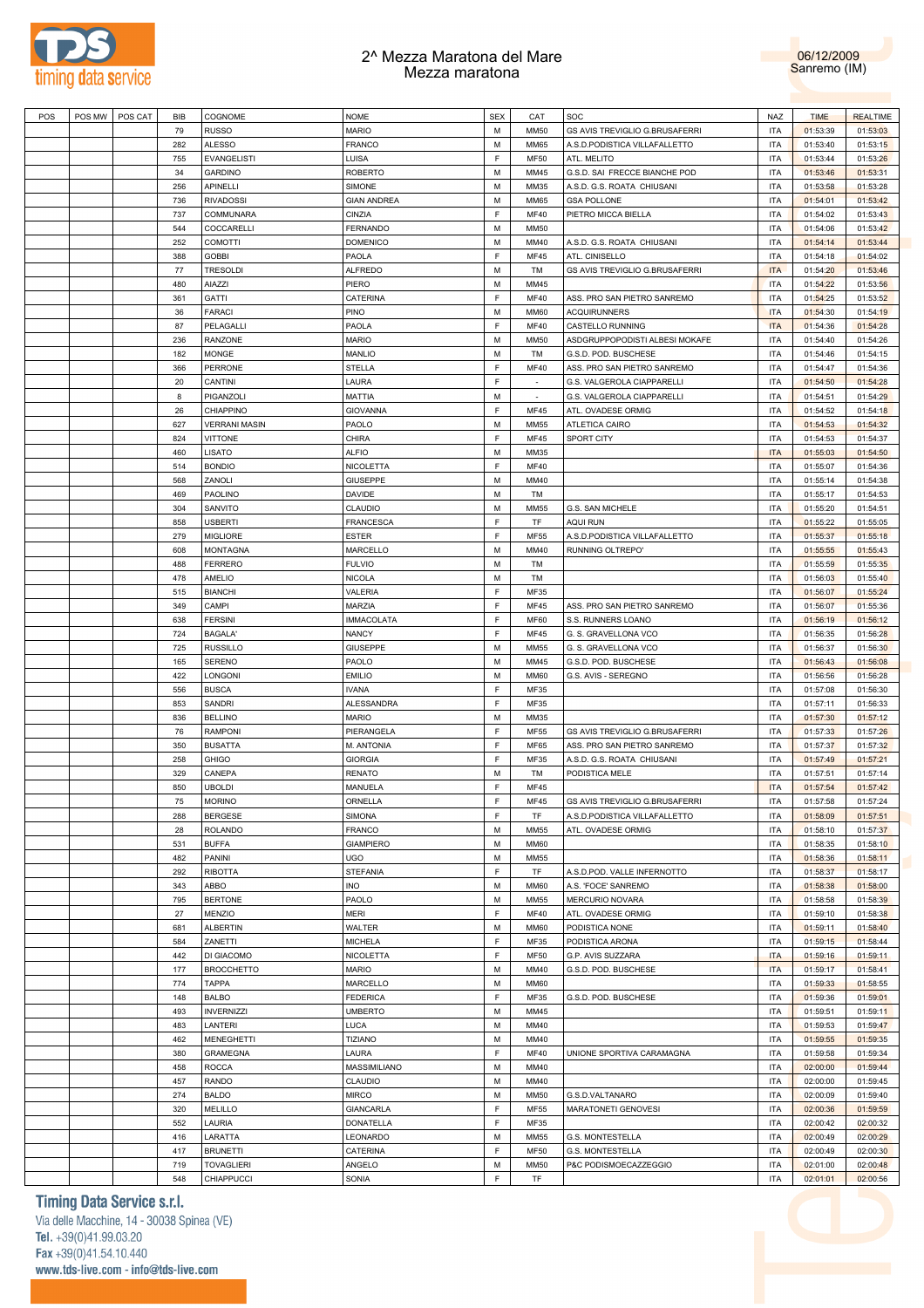



| POS | POS MW | POS CAT | <b>BIB</b> | COGNOME            | <b>NOME</b>        | <b>SEX</b> | CAT         | SOC                            | <b>NAZ</b> | <b>TIME</b> | <b>REALTIME</b> |
|-----|--------|---------|------------|--------------------|--------------------|------------|-------------|--------------------------------|------------|-------------|-----------------|
|     |        |         |            |                    |                    |            |             |                                |            |             |                 |
|     |        |         | 395        | <b>FERRARI</b>     | PIETRO             | M          | <b>MM70</b> | ROAD RUNNERS CLUB MILANO       | <b>ITA</b> | 02:01:47    | 02:01:44        |
|     |        |         | 406        | <b>RIPAMONTI</b>   | <b>LUCA</b>        | M          | MM35        | EUROATLETICA 2002              | <b>ITA</b> | 02:01:49    | 02:01:19        |
|     |        |         | 188        | LINGUA             | <b>MARIA RITA</b>  | F          | MF50        | G.S.D. POD. BUSCHESE           | <b>ITA</b> | 02:01:54    | 02:01:20        |
|     |        |         | 560        | SALVALAI           | ANGIOLINO          | M          | MM40        |                                | <b>ITA</b> | 02:01:57    | 02:01:40        |
|     |        |         | 559        | <b>BERINGHELLI</b> | <b>SABINE</b>      | F          | TF          |                                | <b>ITA</b> | 02:01:58    | 02:01:41        |
|     |        |         | 542        | <b>BARBOTTI</b>    | AMELIA             | F          | <b>MF40</b> |                                | <b>ITA</b> | 02:02:14    | 02:01:42        |
|     |        |         | 768        | VAROLOTTI          | RAFFAELLA          | F          | <b>MF40</b> | CENTRO D'INCONTRO LEGRESE      | <b>ITA</b> | 02:02:14    | 02:02:09        |
|     |        |         | 842        | VIGNOGNA           | ANGELINO           | M          | <b>MM50</b> |                                | <b>ITA</b> | 02:02:15    | 02:01:59        |
|     |        |         | 854        | CARESANA           | <b>DAVIDE</b>      | M          | MM40        |                                | <b>ITA</b> | 02:02:16    | 02:01:47        |
|     |        |         |            |                    |                    | M          |             |                                | <b>ITA</b> |             |                 |
|     |        |         | 360        | <b>GALLUCCIO</b>   | <b>ANTONIO</b>     |            | <b>MM65</b> | ASS. PRO SAN PIETRO SANREMO    |            | 02:02:27    | 02:02:19        |
|     |        |         | 368        | <b>GIANCOLA</b>    | SILVANA            | F          | <b>MF50</b> | ASS. PRO SAN PIETRO SANREMO    | <b>ITA</b> | 02:02:30    | 02:02:23        |
|     |        |         | 150        | CAVALLO            | <b>ADELE</b>       | F          | <b>MF40</b> | G.S.D. POD. BUSCHESE           | <b>ITA</b> | 02:02:39    | 02:02:05        |
|     |        |         | 156        | PASERO             | ANGELO             | M          | <b>MM60</b> | G.S.D. POD. BUSCHESE           | <b>ITA</b> | 02:02:44    | 02:02:10        |
|     |        |         | 782        | <b>NEBIOLO</b>     | PAOLO              | M          | TM          | <b>FREE SPORT</b>              | <b>ITA</b> | 02:02:50    | 02:02:24        |
|     |        |         | 579        | <b>PICCININO</b>   | CRISTINA           | F          | MF50        | TEAM ATLETICO-MERCURIO NOVARA  | <b>ITA</b> | 02:02:52    | 02:02:33        |
|     |        |         | 300        | <b>TESTA</b>       | <b>GIULIO</b>      | M          | <b>MM65</b> | TOMMY SPORT- LA VALLE DEL LURA | <b>ITA</b> | 02:02:52    | 02:02:16        |
|     |        |         | 808        | <b>RICCI</b>       | <b>STEFANIA</b>    | F          | TF          | PONENTE TRIATHLON              | <b>ITA</b> | 02:03:00    | 02:02:47        |
|     |        |         | 780        | CASTELLI           | <b>FRANCESCA</b>   | F          | TF          | <b>FITRI</b>                   | <b>ITA</b> | 02:03:01    | 02:02:47        |
|     |        |         | 448        | <b>RABINO</b>      | <b>GIUSEPPINA</b>  | F          | <b>MF40</b> |                                | <b>ITA</b> | 02:03:19    | 02:03:05        |
|     |        |         | 778        | <b>SCHMID</b>      |                    | M          | MM55        |                                | <b>ITA</b> |             |                 |
|     |        |         |            |                    | <b>HANS RUDOLF</b> |            |             | F.I.TRI. A.S.D. TEAM HIBISCUS  |            | 02:03:55    | 02:03:38        |
|     |        |         | 526        | <b>SGARELLA</b>    | <b>SOFIA</b>       | F          | TF          |                                | <b>ITA</b> | 02:03:57    | 02:03:32        |
|     |        |         | 475        | <b>BOVE</b>        | <b>FRANCESCA</b>   | F          | MF50        |                                | <b>ITA</b> | 02:03:57    | 02:03:31        |
|     |        |         | 506        | DE ALESSANDRI      | CLAUDIA            | F          | TF          |                                | <b>ITA</b> | 02:04:23    | 02:03:50        |
|     |        |         | 505        | GIORRANDELLO       | <b>GIOVANNI</b>    | M          | MM35        |                                | <b>ITA</b> | 02:04:24    | 02:03:51        |
|     |        |         | 275        | <b>SENO</b>        | PATRIZIA           | F          | <b>MF45</b> | G.S.D.VALTANARO                | <b>ITA</b> | 02:04:56    | 02:04:28        |
|     |        |         | 421        | <b>ARIENTI</b>     | <b>STEFANIA</b>    | F          | <b>MF45</b> | G.S. AVIS - SEREGNO            | <b>ITA</b> | 02:05:16    | 02:04:48        |
|     |        |         | 679        | <b>BALLETTI</b>    | <b>GOFFREDO</b>    | M          | MM70        | ATLETICA EST TORINO            | <b>ITA</b> | 02:05:22    | 02:05:09        |
|     |        |         | 799        | ZUCCOTTI           | MARIA ANTONIETTA   | F          | <b>MF40</b> | <b>OLIMPIA TROVO</b>           | <b>ITA</b> | 02:05:26    | 02:05:15        |
|     |        |         | 549        | SANSALONE          | <b>SERENA</b>      | F          | TF          |                                | <b>ITA</b> | 02:06:05    | 02:05:59        |
|     |        |         | 479        | <b>BARTOLI</b>     | <b>DIRINO</b>      | M          | MM35        |                                | <b>ITA</b> |             |                 |
|     |        |         |            |                    |                    |            |             |                                |            | 02:06:53    | 02:06:27        |
|     |        |         | 74         | OSIO               | MARA               | F          | TF          | GS AVIS TREVIGLIO G.BRUSAFERRI | <b>ITA</b> | 02:06:58    | 02:06:23        |
|     |        |         | 636        | CASULE             | MARIA GIOVANNA     | F          | <b>MF45</b> | S.S. RUNNERS LOANO             | <b>ITA</b> | 02:07:29    | 02:07:23        |
|     |        |         | 617        | SALVATI            | <b>BENITO</b>      | M          | <b>MM80</b> | ATLETICA VARAZZE               | <b>ITA</b> | 02:07:42    | 02:07:21        |
|     |        |         | 243        | <b>STROPPIANA</b>  | <b>ROBERTA</b>     | F          | MF35        | ASDGRUPPOPODISTI ALBESI MOKAFE | <b>ITA</b> | 02:07:56    | 02:07:20        |
|     |        |         | 619        | <b>MONTI</b>       | <b>GIUSEPPE</b>    | M          | <b>MM60</b> | <b>ATLETICA CAIRO</b>          | <b>ITA</b> | 02:08:03    | 02:07:54        |
|     |        |         | 326        | <b>CICHERO</b>     | PAOLO              | M          | <b>MM45</b> | ATL RAPALLO GOLFO PARADISO REC | <b>ITA</b> | 02:08:24    | 02:08:04        |
|     |        |         | 303        | <b>BARNI</b>       | <b>GIULIANO</b>    | M          | <b>MM50</b> | G.S. SAN MICHELE               | <b>ITA</b> | 02:08:26    | 02:07:57        |
|     |        |         | 305        | <b>TREZZI</b>      | TIZIANA            | F          | MF55        | G.S. SAN MICHELE               | <b>ITA</b> | 02:08:26    | 02:07:59        |
|     |        |         | 599        | <b>LUGANO</b>      | <b>ROBERTO</b>     | M          | <b>MM50</b> | ATL. IRIENSE VOGHERA           | <b>ITA</b> | 02:08:50    | 02:08:31        |
|     |        |         | 527        | <b>GIUSIANO</b>    | <b>ELIO</b>        | M          | <b>MM40</b> |                                | <b>ITA</b> | 02:09:00    | 02:08:47        |
|     |        |         |            |                    |                    |            |             |                                |            |             |                 |
|     |        |         | 241        | <b>RINALDI</b>     | <b>GRAZIANO</b>    | M          | <b>MM45</b> | ASDGRUPPOPODISTI ALBESI MOKAFE | <b>ITA</b> | 02:09:08    | 02:08:33        |
|     |        |         | 810        | <b>FELLEGARA</b>   | <b>MORENA</b>      | F          | TF          | PONENTE TRIATHLON FITRI        | <b>ITA</b> | 02:09:10    | 02:09:00        |
|     |        |         | 386        | <b>CERINI</b>      | <b>RENATO</b>      | M          | <b>MM55</b> | POL. DIMENSIONE SPORT TURBIGO  | <b>ITA</b> | 02:09:20    | 02:08:54        |
|     |        |         | 536        | <b>FORNASIER</b>   | <b>GIORGIO</b>     | M          | $\sim$      |                                | <b>ITA</b> | 02:09:54    | 02:09:45        |
|     |        |         | 455        | <b>BOERO</b>       | <b>MARCO</b>       | M          | MM35        |                                | <b>ITA</b> | 02:10:36    | 02:10:02        |
|     |        |         | 682        | <b>BOERO</b>       | <b>VITTORIO</b>    | M          | <b>MM55</b> | <b>TURIN MARATHON</b>          | <b>ITA</b> | 02:10:42    | 02:10:23        |
|     |        |         | 163        | <b>DONADIO</b>     | <b>SERGIO</b>      | M          | MM45        | G.S.D. POD. BUSCHESE           | <b>ITA</b> | 02:10:55    | 02:10:24        |
|     |        |         | 225        | COSTA              | <b>GRAZIELLA</b>   | F          | MF55        | ASDGRUPPOPODISTI ALBESI MOKAFE | <b>ITA</b> | 02:11:11    | 02:10:36        |
|     |        |         | 866        | VARVELLO           | <b>FRANCA</b>      | E          |             | G.S.R. FERRERO A.S.D.          | <b>ITA</b> | 02:11:14    | 02:10:38        |
|     |        |         | 543        | BARAVALLE          | <b>ROBERTO</b>     | M          | MM35        |                                | <b>ITA</b> | 02:11:16    | 02:10:40        |
|     |        |         |            |                    |                    |            |             |                                |            |             |                 |
|     |        |         | 867        | <b>CERUTTI</b>     | LORENZO            | М          | <b>MM50</b> |                                | <b>ITA</b> | 02:11:16    | 02:11:04        |
|     |        |         | 659        | SPUNTON            | SARA               | F          | MF45        | <b>AVIS TORINO</b>             | <b>ITA</b> | 02:11:20    | 02:11:18        |
|     |        |         | 454        | <b>BRUNI</b>       | <b>SIMONA</b>      | E          | <b>MF40</b> |                                | <b>ITA</b> | 02:12:07    | 02:11:39        |
|     |        |         | 453        | <b>ERCOLINI</b>    | <b>STEFANO</b>     | M          | MM45        |                                | <b>ITA</b> | 02:12:07    | 02:11:37        |
|     |        |         | 571        | CAMATTARI          | <b>ALVARO</b>      | M          | <b>MM50</b> |                                | <b>ITA</b> | 02:12:21    | 02:11:49        |
|     |        |         | 561        | <b>TORCHIO</b>     | <b>STEFANO</b>     | M          | MM45        |                                | <b>ITA</b> | 02:13:09    | 02:12:49        |
|     |        |         | 518        | <b>BUSNELLI</b>    | <b>GABRIELLA</b>   | F          | MF35        |                                | <b>ITA</b> | 02:13:39    | 02:13:23        |
|     |        |         | 731        | <b>GUALDI</b>      | <b>BARBARA</b>     | E          | MF35        | G.S.A. VALSESIA                | <b>ITA</b> | 02:15:13    | 02:14:45        |
|     |        |         | 500        | <b>FIORILLO</b>    | <b>MARCELLA</b>    | F          | <b>MF45</b> |                                | <b>ITA</b> | 02:15:20    | 02:15:08        |
|     |        |         | 222        | <b>MEINARDI</b>    | DARIA              | E          | MF50        | G.S.R. FERRERO A.S.D.          | <b>ITA</b> | 02:17:09    | 02:16:32        |
|     |        |         | 848        | COLANGELI          | ADRIANO            | M          | MM55        |                                | <b>ITA</b> | 02:17:31    | 02:17:19        |
|     |        |         |            |                    |                    | M          |             |                                |            |             |                 |
|     |        |         | 708        | <b>RONCARI</b>     | <b>FABIO</b>       |            | MM35        | G.A.M. WHIRLPOOL               | <b>ITA</b> | 02:17:35    | 02:17:22        |
|     |        |         | 787        | <b>PARIGI</b>      | ANDREA             | M          | MM45        | G.S.COLOGNORA DI COMPITO       | <b>ITA</b> | 02:17:38    | 02:17:30        |
|     |        |         | 157        | ZUPPARDI           | PASQUALE           | M          | <b>MM60</b> | G.S.D. POD. BUSCHESE           | <b>ITA</b> | 02:18:20    | 02:17:41        |
|     |        |         | 781        | VIALE              | <b>GERALDINE</b>   | F          | MF35        |                                | <b>FRA</b> | 02:18:36    | 02:18:32        |
|     |        |         | 497        | <b>BACCHINI</b>    | GIANPAOLO          | M          | TM          |                                | <b>ITA</b> | 02:19:33    | 02:18:55        |
|     |        |         | 586        | <b>CORAINI</b>     | CLAUDIA            | F          | <b>MF45</b> | UISP ASD ORTICA TEAM           | <b>ITA</b> | 02:19:56    | 02:19:27        |
|     |        |         | 589        | MASINI             | <b>DONATA</b>      | F          | <b>MF40</b> | UISP ASD ORTICA TEAM           | <b>ITA</b> | 02:19:56    | 02:19:28        |
|     |        |         | 720        | CASTELLI           | ROSSELLA           | F          | <b>MF50</b> | P&C PODISMOECAZZEGGIO          | <b>ITA</b> | 02:20:01    | 02:19:48        |
|     |        |         | 847        | <b>DEMARCHI</b>    | CARLA              | F          | <b>MF45</b> |                                | <b>ITA</b> | 02:20:06    | 02:19:36        |
|     |        |         | 495        | <b>NEGRI</b>       | <b>FRANCESCO</b>   | M          | <b>MM65</b> |                                | <b>ITA</b> | 02:20:20    | 02:19:51        |
|     |        |         | 723        | <b>RESTELLI</b>    | ANGELA             | F          | <b>MF50</b> | P&C PODISMOECAZZEGGIO          | <b>ITA</b> | 02:21:32    | 02:21:19        |
|     |        |         |            |                    |                    |            |             |                                |            |             |                 |
|     |        |         | 856        | <b>ACQUAVIVA</b>   | PIETRO             | M          | MM35        |                                | <b>ITA</b> | 02:22:06    | 02:21:37        |
|     |        |         | 103        | VERNASSA           | <b>GIUSEPPE</b>    | М          | <b>MM50</b> | A.S.D. ATL. FOSSANO '75        | <b>ITA</b> | 02:29:49    | 02:29:28        |
|     |        |         | 117        | VACCHETTA          | <b>VILMA</b>       | F          | MF50        | A.S.D. ATL. FOSSANO '75        | <b>ITA</b> | 02:31:13    | 02:30:53        |
|     |        |         | 712        | <b>PULLI</b>       | <b>DARIO</b>       | М          | MM45        | PODISTICA MEZZANESE            | <b>ITA</b> | 02:32:53    | 02:32:22        |

# **Timing Data Service s.r.l.**